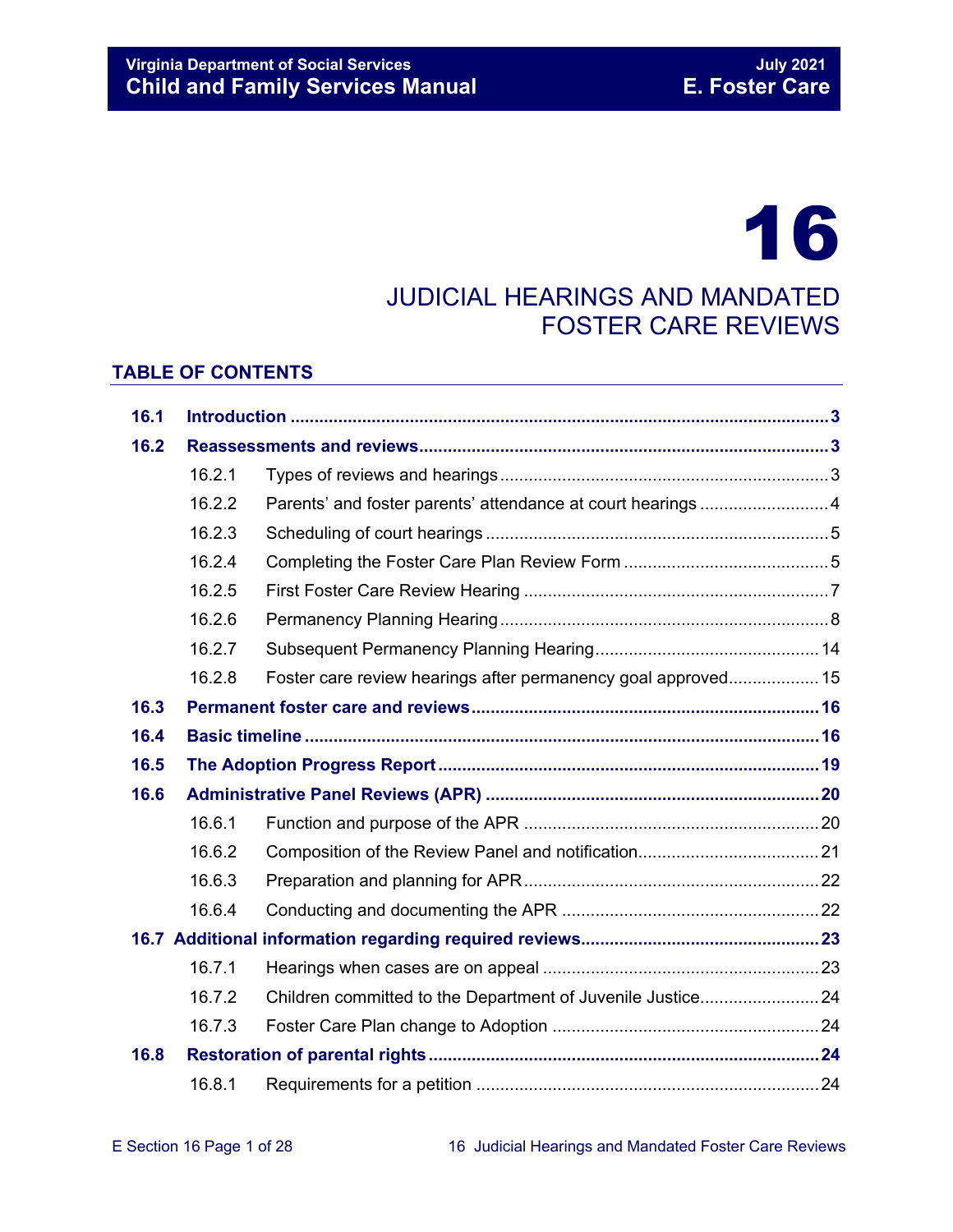#### **Virginia Department of Social Services July 2021 Child and Family Services Manual E. Foster Care**

| 16.8.3 |  |
|--------|--|
| 16.8.4 |  |
| 16.8.5 |  |
| 16.8.6 |  |
| 16.8.7 |  |
| 16.8.8 |  |
|        |  |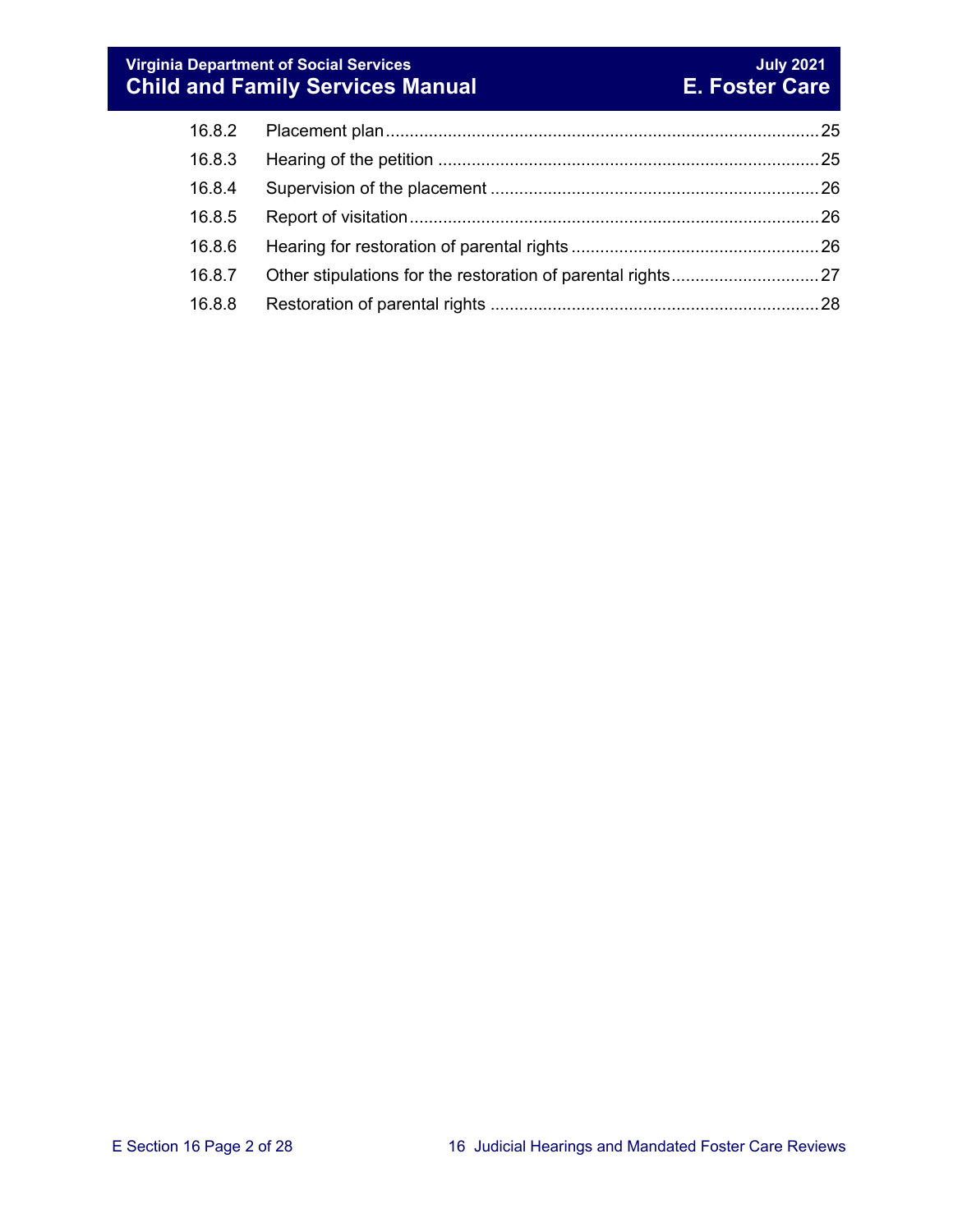# 16 JUDICIAL AND MANDATED FOSTER CARE REVIEWS

# <span id="page-2-0"></span>**16.1 Introduction**

The Code of Virginia requires that foster care plans for children in custody or foster care placement be reviewed to assure the effectiveness of permanency planning for every child. Procedures for review are described below  $(\frac{6}{5}, \frac{63.2-907}{6}]$  $(\frac{6}{5}, \frac{63.2-907}{6}]$  $(\frac{6}{5}, \frac{63.2-907}{6}]$  and  $16.1-282$ ). The types of reviews are foster care review hearings, permanency planning hearings, administrative panel reviews, and supervisory reviews. These review dates shall be entered into OASIS. Every LDSS shall ensure that, unless it interferes with the safety of the child, the child or youth is available for the judge or hearing authority to meet with and discuss the child or youth's proposed permanency plan. The court system also plays a critical role in meeting the eligibility requirements of federal funding sources. Service workers and supervisors should review all court orders for appropriate language including but not limited to "contrary to the welfare" and "reasonable efforts" consistent with requirements for each order in each case.

#### <span id="page-2-1"></span>**16.2 Reassessments and reviews**

#### <span id="page-2-2"></span>**16.2.1 Types of reviews and hearings**

- **Foster care review hearing** (§ [16.1-282\)](https://law.lis.virginia.gov/vacode/16.1-282/). This is a court hearing to review progress made on the foster care plan. This hearing is held within four (4) months of the 60-day dispositional hearing or the hearing approving the entrustment agreement and continues to be held in certain instances.
- **Permanency planning hearing** (§ [16.2-282.1\)](https://law.lis.virginia.gov/vacode/title16.1/chapter11/section16.1-282.1/). This is a court hearing where action is to be taken by the court to achieve permanency for a child. Although state code permits the permanency planning hearing to be scheduled within six (6) months of the foster care review or within ten (10) months of the dispositional hearing, the courts are routinely scheduling the first permanency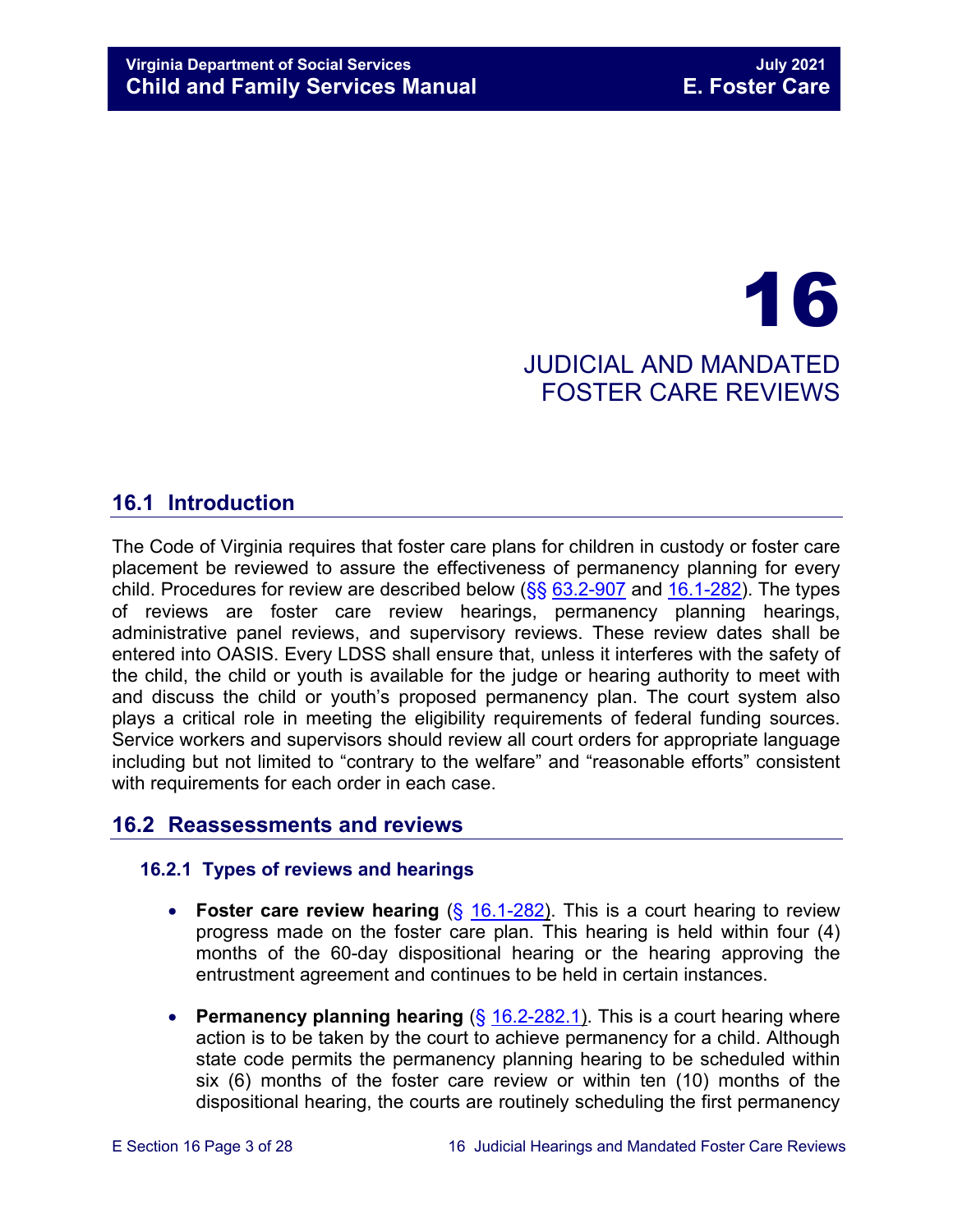planning hearing within five (5) months of the review hearing. This allows a grace period of 30 days prior to the 12 month federal requirement that the permanency planning hearing be held in the event that the case cannot be heard as scheduled. This hearing is held for every child:

- $\circ$  Within five (5) months of the first foster care review hearing.
- $\circ$  Within nine (9) months of the dispositional hearing.

A permanency planning hearing should be held earlier if permanency can be achieved for the child earlier. If a permanent plan cannot be achieved at this hearing, a second permanency planning hearing shall be held within six (6) months. The court shall make a judicial determination that reasonable efforts have been made. (See [Section 16.4](#page-15-1) for a basic timeline of the court hearing dates and requirements.)

If the court determines that reasonable efforts do not need to be made to reunite the child with the parent at a hearing other than a permanency planning hearing, a permanency planning hearing shall be held **within 30 days** of that determination.

- **Administrative Panel Reviews (APR)**. Federal law requires reviews every six (6) months. These may be court reviews or a court review alternating with an APR. APRs are not court hearings, but reviews held by LDSS instead of court reviews for children who have a permanency goal of adoption, or permanent foster care. They are held within six (6) months of the permanency planning hearing where a permanency goal is approved and yearly thereafter, alternating with court reviews as appropriate. APRs are also held for those youth assigned the goal of independent living or permanent foster care and are in the Fostering Futures Program. The APR for these young adults shall occur every six (6) months while they are in the program unless the court requires a court review instead.
- **Local Supervisory Reviews**. These are reviews for youth that turned age 18 prior to July 1, 2016 and who continue to receive independent living services. Court hearings are not required for these youth. These reviews are held every six (6) months.

#### <span id="page-3-0"></span>**16.2.2 Parents' and foster parents' attendance at court hearings**

Parents are to be provided notice of each hearing by the court. At each hearing, they will be given notice of the next hearing. If they are not present, they shall be summoned to the next hearing. If they have been given proper notice, or the court determines they cannot be found after diligent efforts to locate the parent(s) have been made on the part of the LDSS, the hearing may be held without parents present. The intent of this requirement is to ensure all possible efforts are made to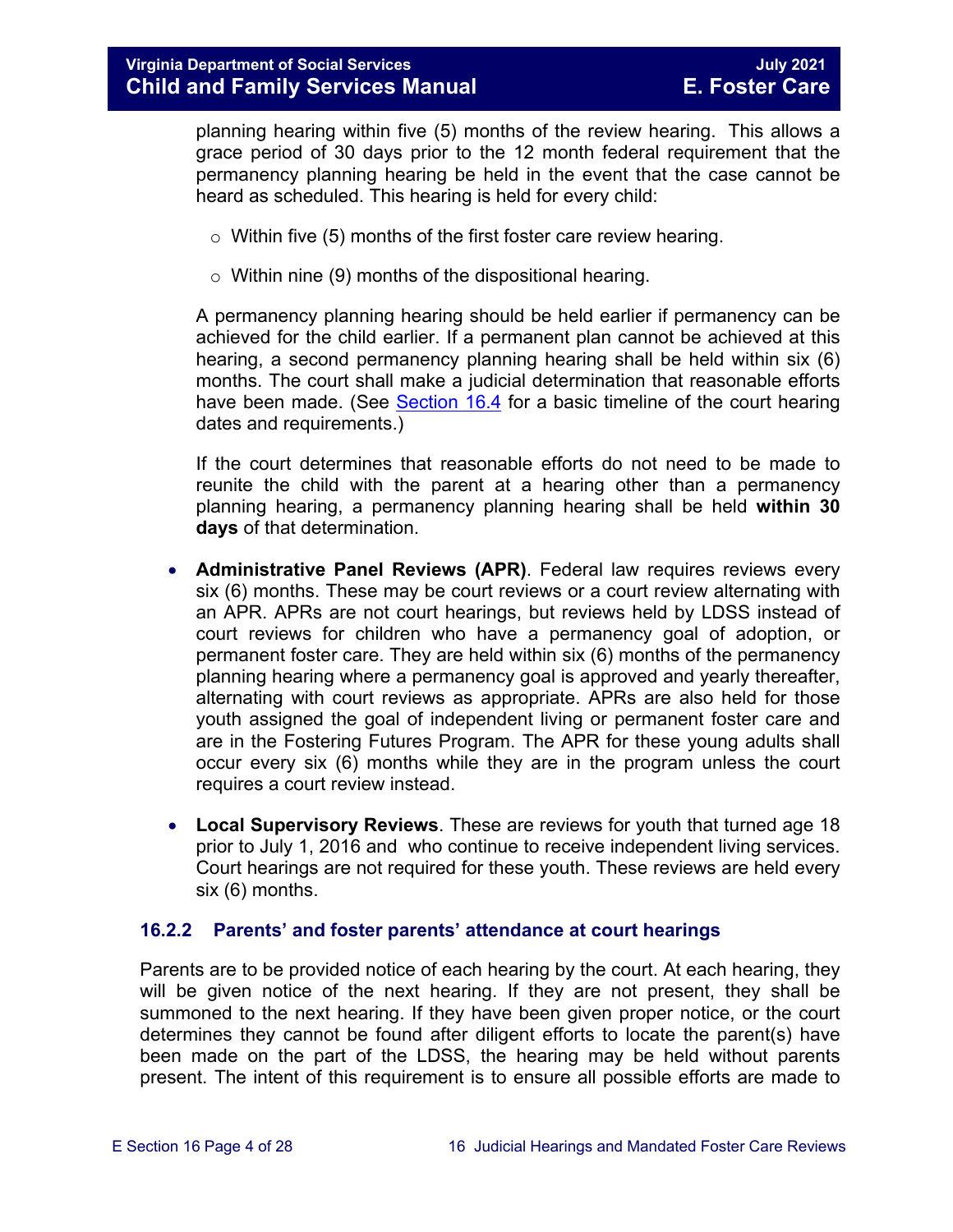find and involve the parent(s) in planning for the child. Parents whose rights have been terminated do not receive notice.

Foster parents and pre-adoptive parents are to be notified of every hearing in writing. Their names shall be included on the foster care plan transmittal submitted to the court. Service workers should also discuss upcoming hearings with the parents and foster and adoptive parents and encourage their attendance.

The service worker should provide and discuss with the foster parent, pre-adoptive parent, or relative caregiver a copy of the brochure [Adoption and Safe Families Act:](http://www.courts.state.va.us/courtadmin/aoc/cip/home.html)  [Applying the Notice and Right to Be Heard Provision in Virginia's Juvenile and](http://www.courts.state.va.us/courtadmin/aoc/cip/home.html)  [Domestic Relations District Courts.](http://www.courts.state.va.us/courtadmin/aoc/cip/home.html) This brochure explains the requirements that they must be provided with timely notice of and an opportunity to be heard in six month review hearings and permanency hearings held with respect to the child in their care. It explains they do not have the right to standing as a party to the case. It also describes the participants in the case and what they may expect by way of notice and "a right to be heard."

The foster parent, pre-adoptive parent, or relative caregiver should be encouraged to attend and speak at the hearing, when recognized by the judge, with respect to the child during the time the child is in their care.

#### <span id="page-4-0"></span>**16.2.3 Scheduling of court hearings**

At each court hearing, the court places the next court hearing on the docket. The court shall also provide notice to those present who need to attend the next hearing. If the court establishes the next court date on the docket, the LDSS will not have to ask the court to set a court date.

#### <span id="page-4-1"></span>**16.2.4 Completing the Foster Care Plan Review Form**

Prior to the foster care review hearing, the permanency planning hearing, or the APR, the worker should reassess the progress that has been made toward meeting the permanency goal in the foster care plan. The worker records the results of that reassessment on the Foster Care Review Form developed in accordance with the requirements below. The review form provides a description of what has happened in the case since the foster care plan was developed. For children with a goal of adoption, the Foster Care Review Form and the Adoption Progress Report shall be submitted to the court whenever a hearing is held. However, only the Adoption Progress Report shall be submitted to court for the APR.

Input from the birth family or prior custodian, foster parents, or other providers, the child, and other individuals involved with, or significant to, the child and family such as therapists, friends, relatives, and teachers, shall be sought in completing this reassessment.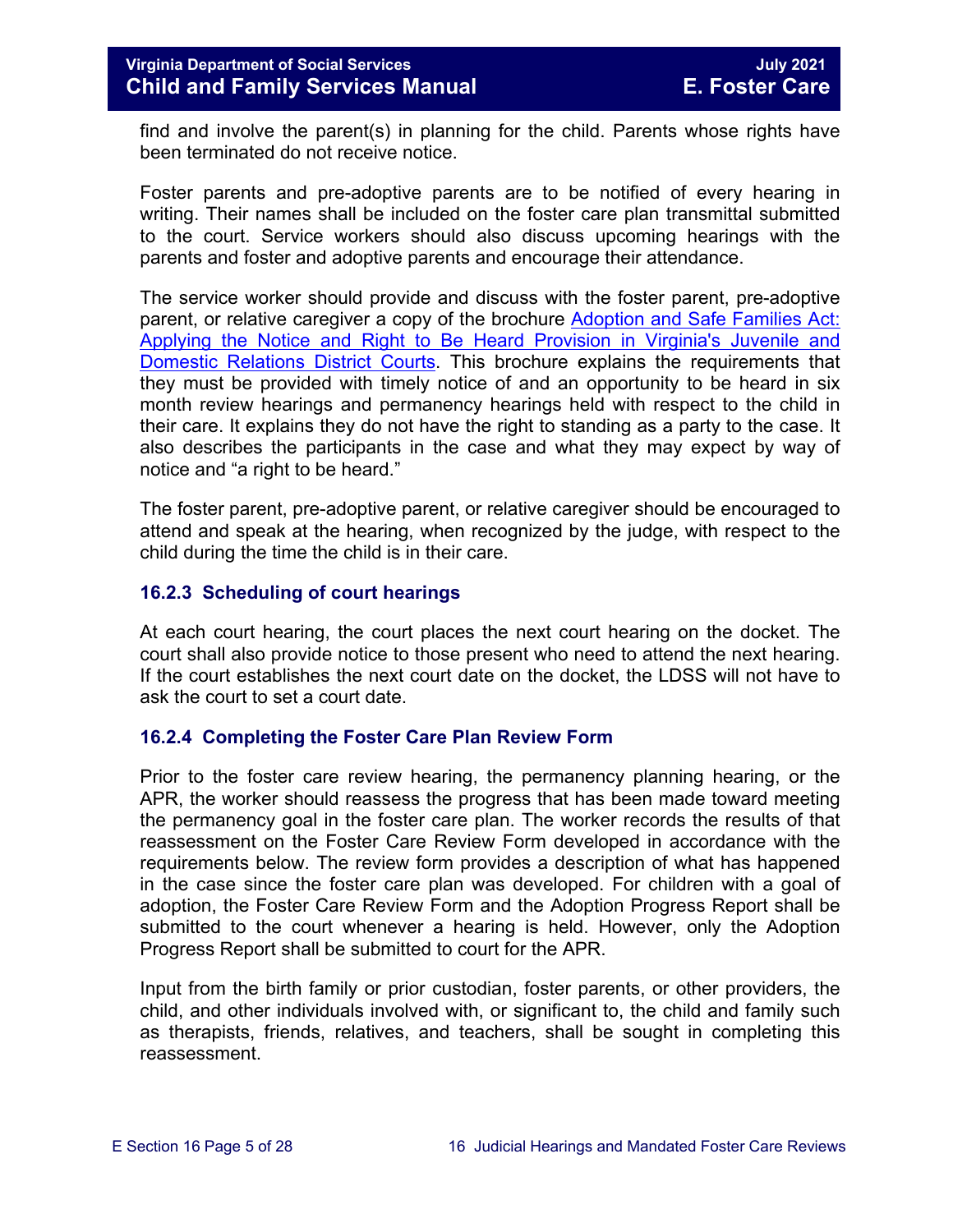The Service Plan Review Form shall be signed by the worker and supervisor, and includes:

- The services which were offered to the child and family to meet the needs identified in the last service plan.
- The appropriateness of services, and the barriers to goal achievement, including identification of resources that are needed by the family that are not available in the community.
- A discussion of the effectiveness of the services provided.
- Any changes in the service plan, such as changes in services, placement, or visitation.
- The reasons for retaining the child in care, including efforts to return the child home, when the child is expected to return home and when appropriate, an assessment of the risk to the child should the child return home or be placed with relatives.
- Efforts made to work towards the identified concurrent goal and how it might be achieved if the primary goal, usually return home, is ruled out.
- If the child is not going to return home, the service plan review shall document the continued intensive on-going efforts to achieve permanency. The service plan shall state another goal for the child, when that goal is anticipated to be achieved; and in the case of placement in an adoptive home, when the LDSS will file for TPR. The foster care plan shall also indicate when out-of-state placements were considered and why; and if the child is placed out-of-state the foster care plan shall include how this placement is in the best interest of the child and continues to be the most appropriate placement for the child.
- For youth who have attained age 14, the services needed to transition from foster care to independent living. This is addressed by attaching the youth's transition plan to the foster care plan for submission to court.
- The birth family's or prior custodian's current situation.
- The frequency, duration, location, and results of any visitation.
- Information about the child's relationship with the birth family, including relatives.
- Information regarding the child's current relationship with siblings and, if siblings are not placed together, the communication or visitation plan describing the plan for maintaining contact between the siblings and services being provided to achieve reunification.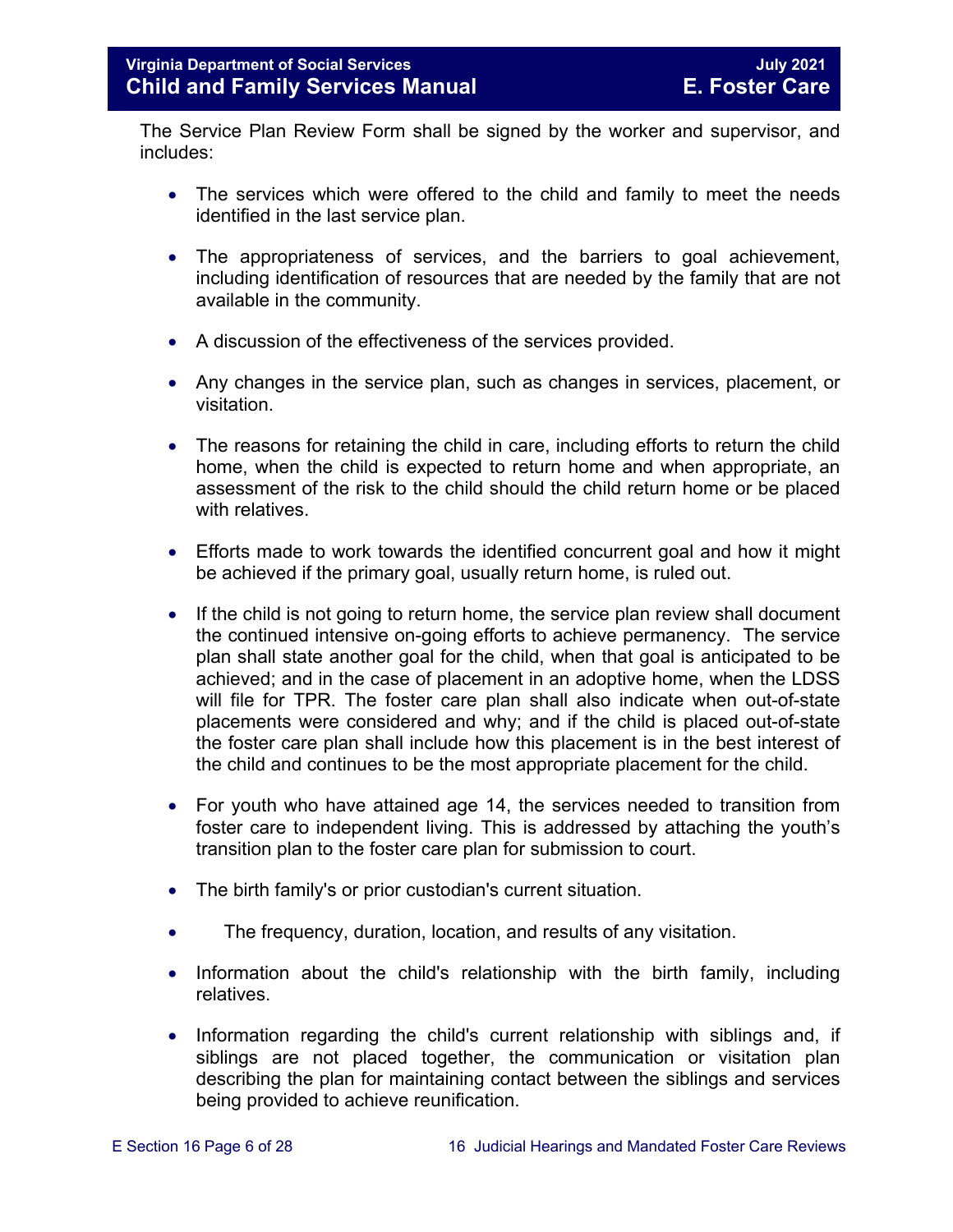- Pertinent information about birth, medical, and developmental history of the child, if not available in prior assessments.
- Information on current health and physical development and recommendations for any necessary follow-up treatment or further checkup with specialists.
- The child's health report from OASIS shall be attached to the foster care review document and be submitted to court.
- Current information on psychological, social, and educational functioning with specific descriptions and recommendations regarding peer relationships, coping mechanisms, learning disabilities, emotional symptoms, or behavior problems, and the current educational status of the child.
- The child's education screen from OASIS shall be printed and attached to the foster care plan to address the child's educational status.
- Information from the foster parents or other providers about the child's adjustment to foster care, efforts to implement normalcy in the placement, and the child's current level of social and emotional functioning. Information about the child's relationship with the foster parents or other providers shall be included to assess the degree of attachment with the child.
- Any changes in identified needs and services to be provided during the next six (6) months for children and their families.
- A statement that parents with residual parental rights or prior custodians have been notified in writing of any change in placement, visitation privileges, and provided with **ten (10) days advanced notice** of the review.

#### <span id="page-6-0"></span>**16.2.5 First Foster Care Review Hearing**

The purpose of the first foster care review hearing is to review the progress made on the initial foster care plan or make changes in the plan pursuant to  $\frac{6}{9}$  [16.1-282.](https://law.lis.virginia.gov/vacode/title16.1/chapter11/section16.1-282/)

The first foster care review hearing is scheduled to be held within four (4) months after the 60-day dispositional hearing or the hearing at which the foster care plan is initially reviewed.

**Thirty (30) days prior** to the scheduled hearing, the LDSS will submit to the court:

- A petition for a Foster Care Review Hearing.
- A Foster Care Plan Review Form which shall include any updates to the initial Foster Care Service Plan.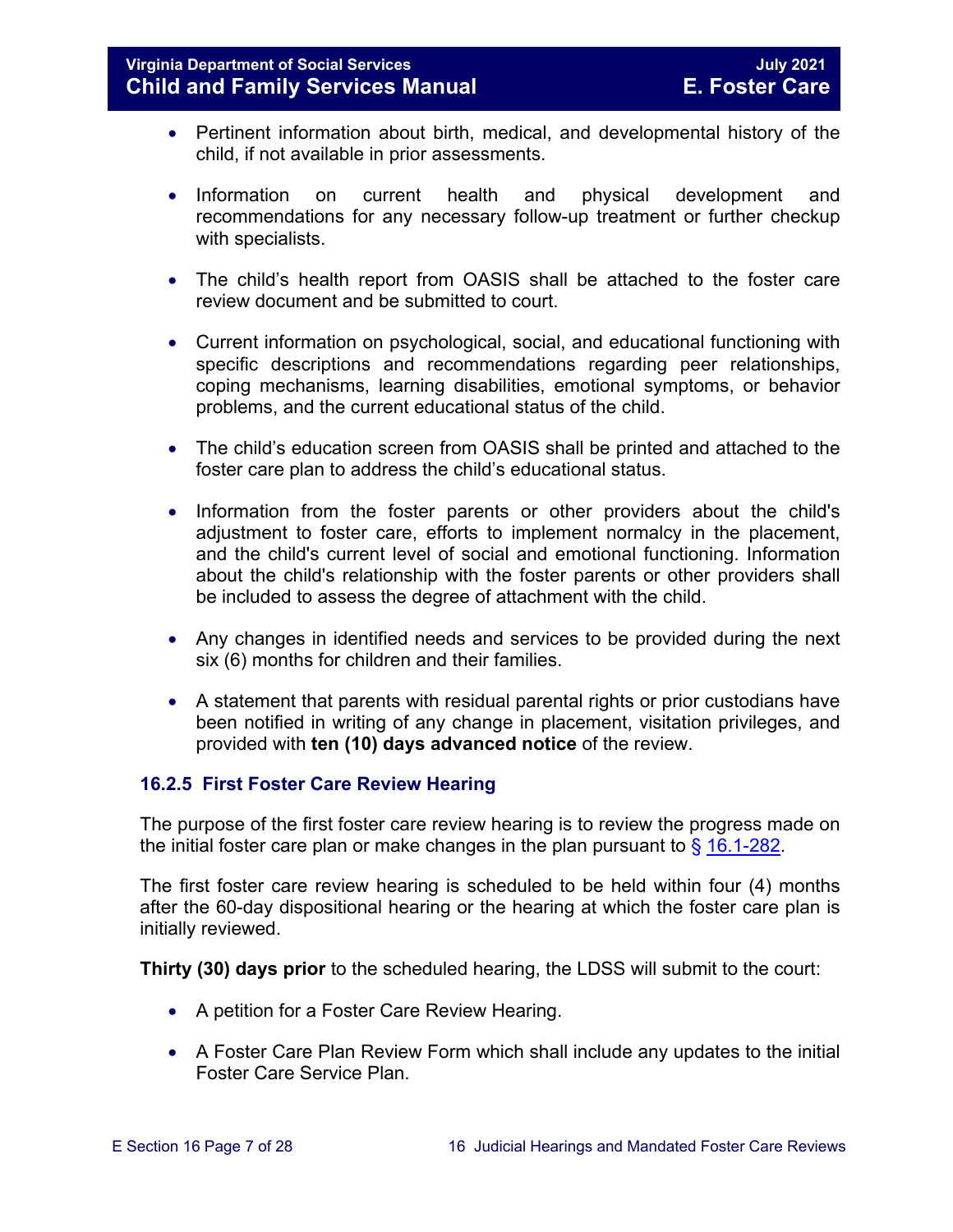- An updated Client Education Report printed from OASIS.
- An updated Client Health Report printed from OASIS.
- A Transition Plan and signature page, signed at least annually by the youth age 14 and older, acknowledging receipt of his/her rights.
- A Foster Care Plan Transmittal listing individuals who should receive a copy of the petition and/or be notified of the hearing. These include the child, if age 12 or over, the parents, foster, pre-adoptive, and relative caregivers, guardian or prior custodian, the Guardian ad Litem, the LDSS, and any other interested parties the court directs.
- A new foster care plan is not required unless the goal changes.

The court will review progress toward meeting the foster care goal, approve changes to the plan, enter any appropriate orders, and determine whether reasonable efforts have been made to return the child home if that is the goal or to finalize another permanent placement.

The service worker shall verify that the judge has correctly checked the box that indicates reasonable efforts have been made.

#### <span id="page-7-0"></span>**16.2.6 Permanency Planning Hearing**

The Code of Virginia  $\frac{6}{9}$  [16.1-282.1](https://law.lis.virginia.gov/vacode/16.1-282.1/) describes the permanency planning hearing.

#### **16.2.6.1 Purpose of the Permanency Planning Hearing**

The purpose of this hearing is to establish a permanent goal for a child and either to achieve the permanent goal or to defer such action through the approval of an interim plan for the child. Because timely permanency is critical for healthy development and a sense of security and safety for children, all efforts to achieve the permanency plan and avoid a continuation of foster care placement shall be made. The court shall ask the child, in an age-appropriate manner, about the child's permanency goal and make a judicial determination this is in the best interest of the child.

#### **16.2.6.2 Scheduling of the Permanency Planning Hearing**

This hearing should be scheduled at the previous foster care review hearing. The first permanency planning hearing shall occur within five (5) months of the foster care review hearing and within 11 months of the date of placement.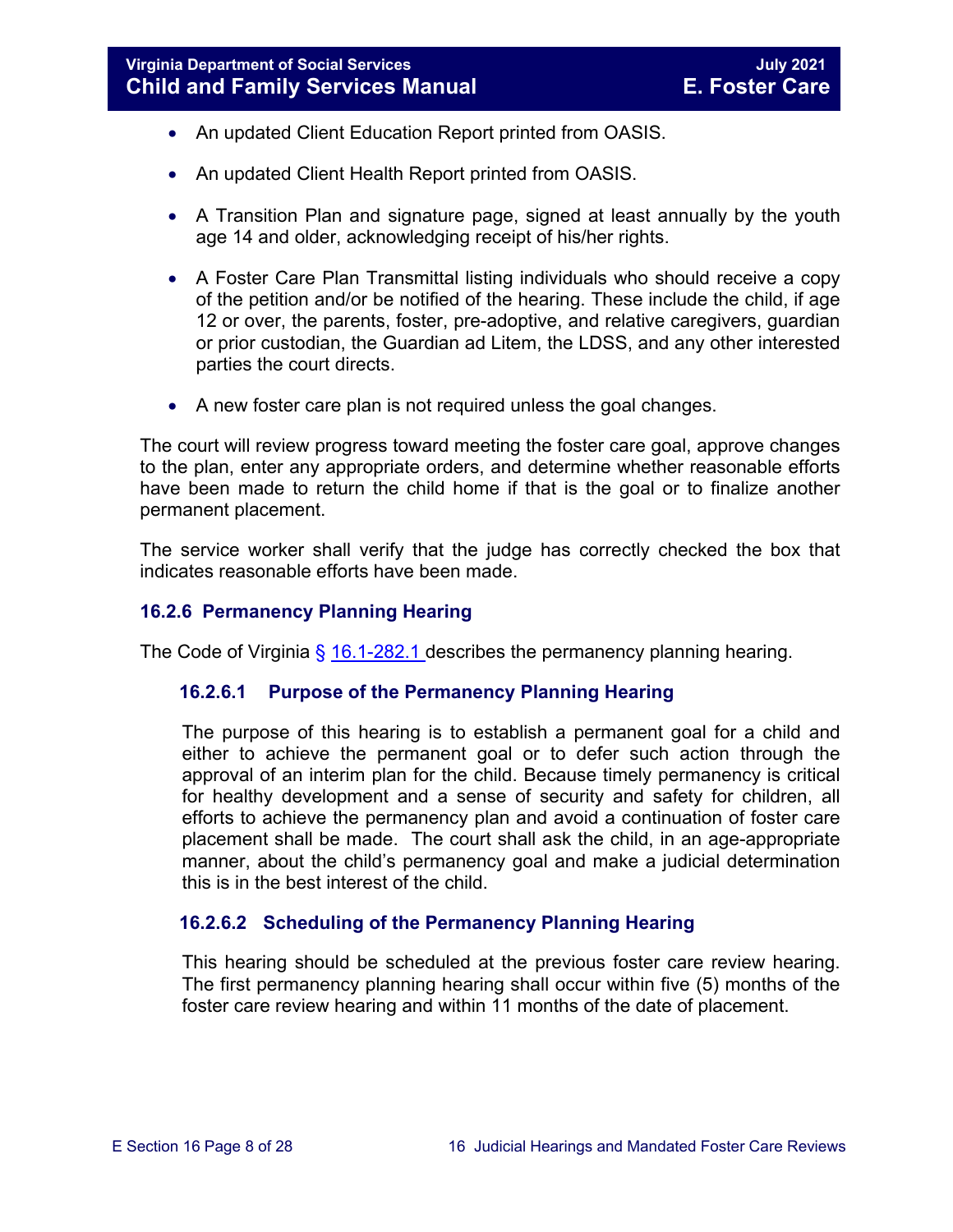#### **16.2.6.3 Materials submitted to the court**

**Thirty (30) days prior** to the hearing, the service worker submits to the court a Permanency Planning Hearing Petition, a Foster Care Plan Transmittal Form, a a new Foster Care Plan Review Form, and a new Foster Care Service Plan. A new Foster Care Service Plan is not required if the petition filed by the LDSS will result in permanency being achieved. If the child has been in the custody of the LDSS for 15 out of the last 22 months and no TPR petition has been filed, the LDSS must state in its petition for permanency planning the reasons why a TPR petition has not been filed (see [Section 16.2.6.5\)](#page-10-0) and the reasonable efforts made towards reunification or transfer of custody to a relative and the timeline of such efforts  $(§ 16.1-282.1)$  $(§ 16.1-282.1)$ . The LDSS shall petition the court to take one of the following actions:

- Return custody to parents or prior custodians;
- Transfer custody to relatives;
- Dissolve the non-custodial foster care agreement and return the child home;
- Terminate parental residual rights pursuant to  $§16.1-283$ . The LDSS shall file a foster care plan changing the goal to Adoption;
- Place the child in permanent foster care (child shall be at least 16 years of age). The LDSS shall identify the permanent foster parents with whom the child:
	- o Has a significant bond.
	- o Is living.
- Approve the goal of Another Planned Permanent Living Arrangement (APPLA) for children at least 16 years of age or older;
- Continue custody with the LDSS; or
- Transfer custody to the LDSS of a child in non-custodial foster care.

#### **16.2.6.4 Submitting new Foster Care Service Plan**

The plan submitted at the permanency planning hearing shall include:

- An updated Client Education Report printed from OASIS
- An updated Client Health Report printed from OASIS,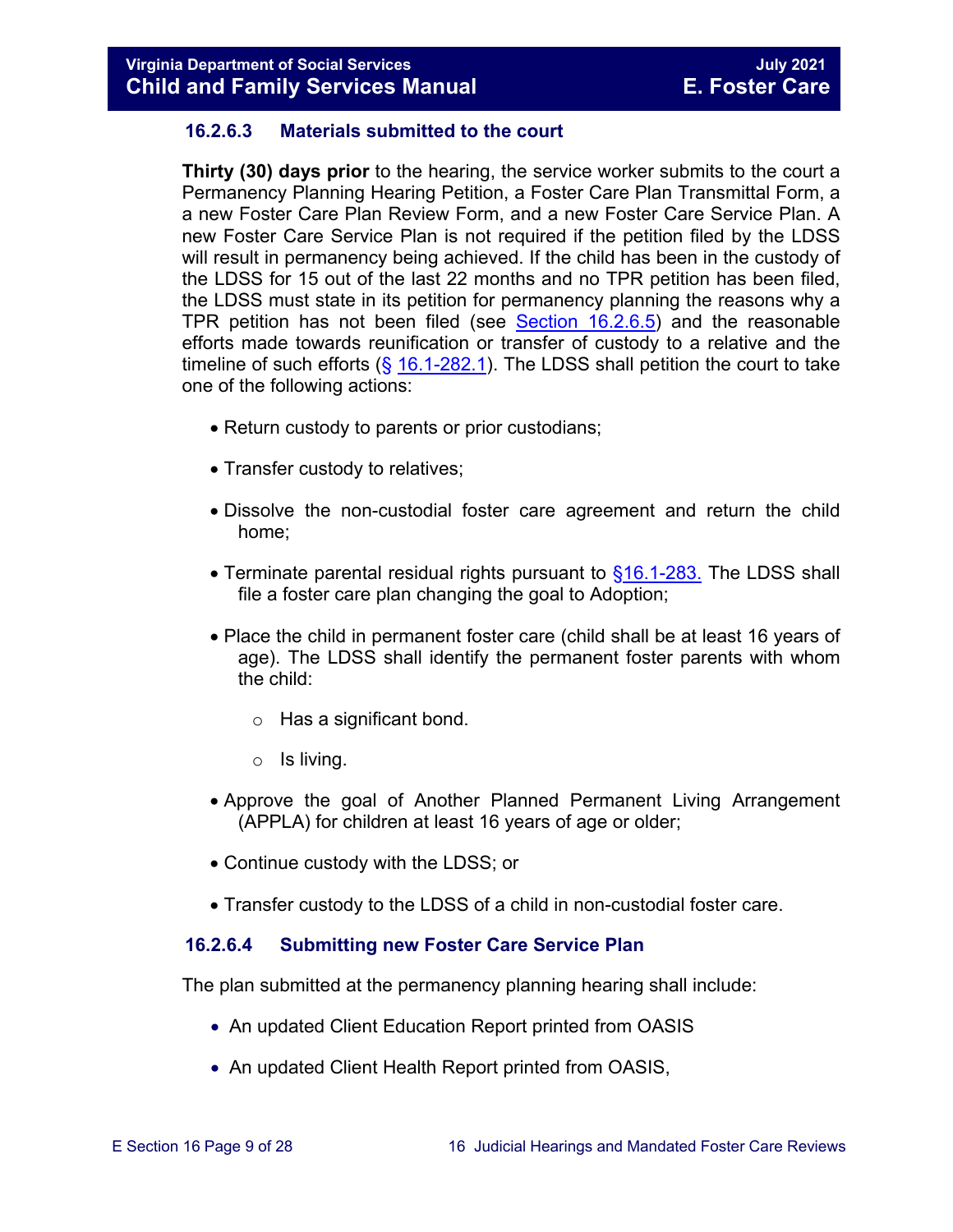• An updated Transition Plan and signature page, signed at least annually by the youth age 14 and older, acknowledging receipt of his/her rights

The plan shall address additional issues and the services to be provided related to achieving permanency for the child when permanency is not achieved by this hearing. Issues to address include:

- If the LDSS decides that it is in the best interests of the child to ask for continued custody and the goal is Return Home or Placement with Relatives, the foster care plan shall describe how the LDSS intends to accomplish the goal of Return Home or Placement with Relatives in the next six (6) months.
- The LDSS shall explain in the foster care plan part B, why the child could not be returned home, adopted, or placed with relatives and custody transferred.
- If the LDSS petitions the court to transfer custody to parents, prior custodians, or relatives, the LDSS does not have to submit a new foster care plan to the court at the permanency hearing. It will describe the reunification services that will be provided to the family in the Foster Care Plan Review Form. If the court does not approve the transfer of custody, the LDSS will need to develop a new foster care plan identifying how it will achieve the goal for the child in the next six (6) months.

The LDSS shall determine whether it will petition for termination of parental rights.

- If the LDSS determines it will not petition for termination of parental rights at the permanency planning hearing, it shall document in the foster care plan or the permanency plan (Part B) one of the exceptions detailed in Section 16.2.6.5.
- If the LDSS determines it will petition for TPR at this hearing, it shall:
	- $\circ$  File a petition which states termination of parental rights is in the best interests of the child.
	- $\circ$  File a foster care plan with the goal of adoption.
	- o File petition(s) for termination of parental rights if it is ready to do so.
- If the LDSS determines it will petition for TPR but not at this hearing, it should petition **within 30 days** of the hearing to assure that federal requirements are met. A foster care plan with the goal of adoption and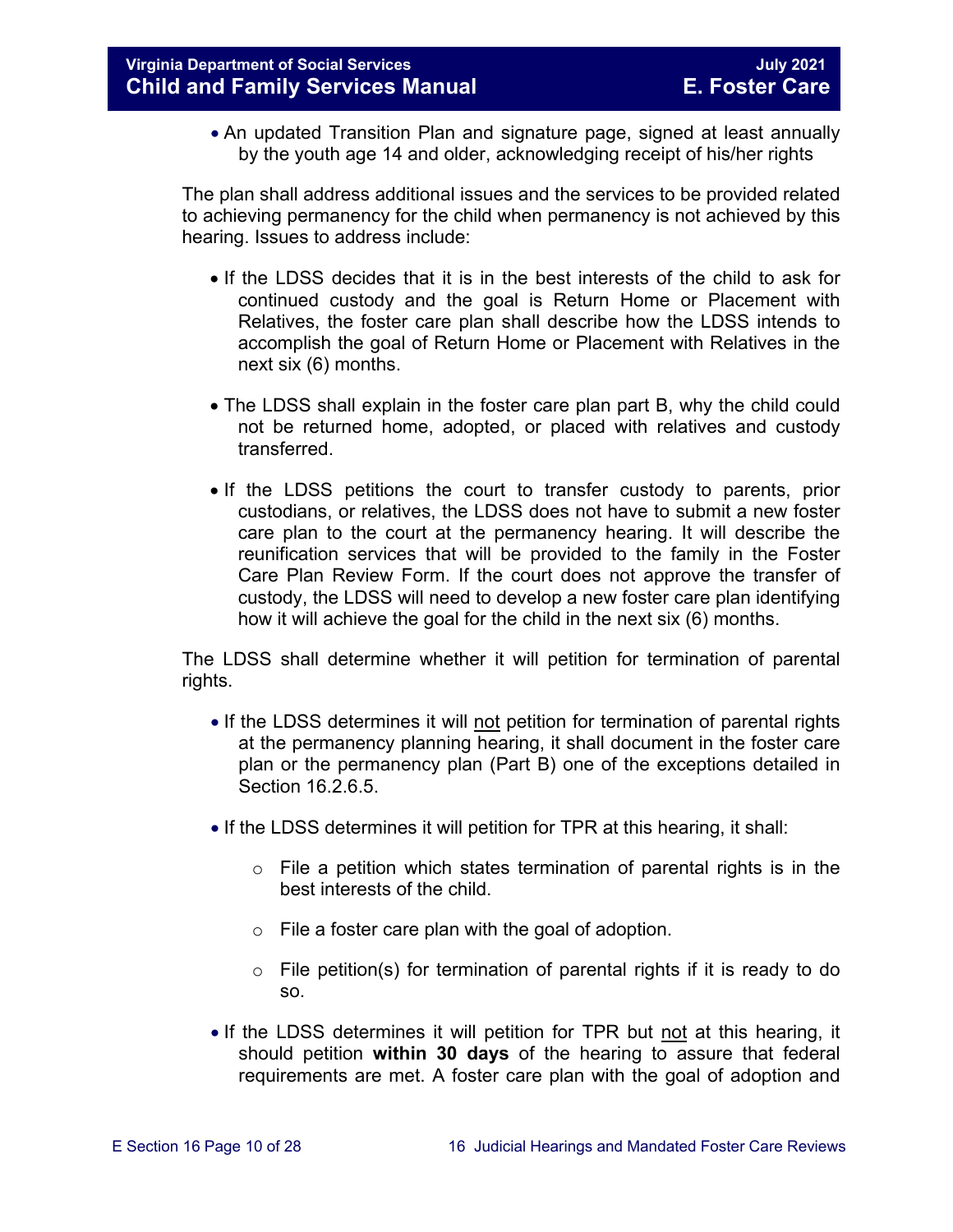petition which states termination of parental rights is in the best interest of the child will still need to be filed for this hearing.

- $\circ$  Federal law requires that the LDSS petition for TPR by the end of the 15<sup>th</sup> month of placement for children adjudicated abused and neglected, who have been in care 15 of the last 22 months and by the end of the  $15<sup>th</sup>$  month of placement for all other children who have been in care 15 out of the last 22 months unless an exception cited below exists.
- If the court does not approve the request of the LDSS to change the goal to Adoption or seek termination of parental rights, the LDSS will not be required to petition for TPR since the court has determined that another course of action is in the best interests of the child.

The LDSS may submit to the court a written Post-Adoption Contact and Communication Agreement (PACCA), if appropriate (see [Section 9.11\)](https://fusion.dss.virginia.gov/Portals/%5bdfs%5d/Files/DFS%20Manuals/Foster%20Care%20Manuals/Foster%20Care%20Manual%2007-2020/Final%20Foster%20Care%20Manual%2007-2020/section_9_achieving_permanency_goal_adoption.pdf#page=33).

See [Section 9.4](https://fusion.dss.virginia.gov/Portals/%5bdfs%5d/Files/DFS%20Manuals/Foster%20Care%20Manuals/Foster%20Care%20Manual%2007-2020/Final%20Foster%20Care%20Manual%2007-2020/section_9_achieving_permanency_goal_adoption.pdf#page=5) for additional information on termination of parental rights.

#### <span id="page-10-0"></span>**16.2.6.5 Exceptions to the requirement to file for TPR**

*As stated above, federal law requires that the LDSS petition for TPR by the end of the 15 month of foster care for children who have been in care 15 out of 22 months unless an exception exits. Thus, the LDSS must determine whether it will file for TPR or claim an exception in the 30 days prior to the child reaching the 15 month mark. This will ensure that the LDSS will be able to timely file for termination of parental rights or complete and submit to VDSS and the court an exception to the requirement to file as listed below.* If the LDSS determines it will not petition for termination of parental rights at the permanency planning hearing, it must document in the foster care plan (Part B) one of the following exceptions:

- 1) The child is being cared for by a relative and the relative is pursuing custody of the child and does not want to adopt (document the following):
	- o Where the child is placed;
	- $\circ$  Length of time in the home;
	- $\circ$  Adjustment of the child to the placement;
	- $\circ$  Stability of the placement;
	- $\circ$  Fitness and capability of the relative;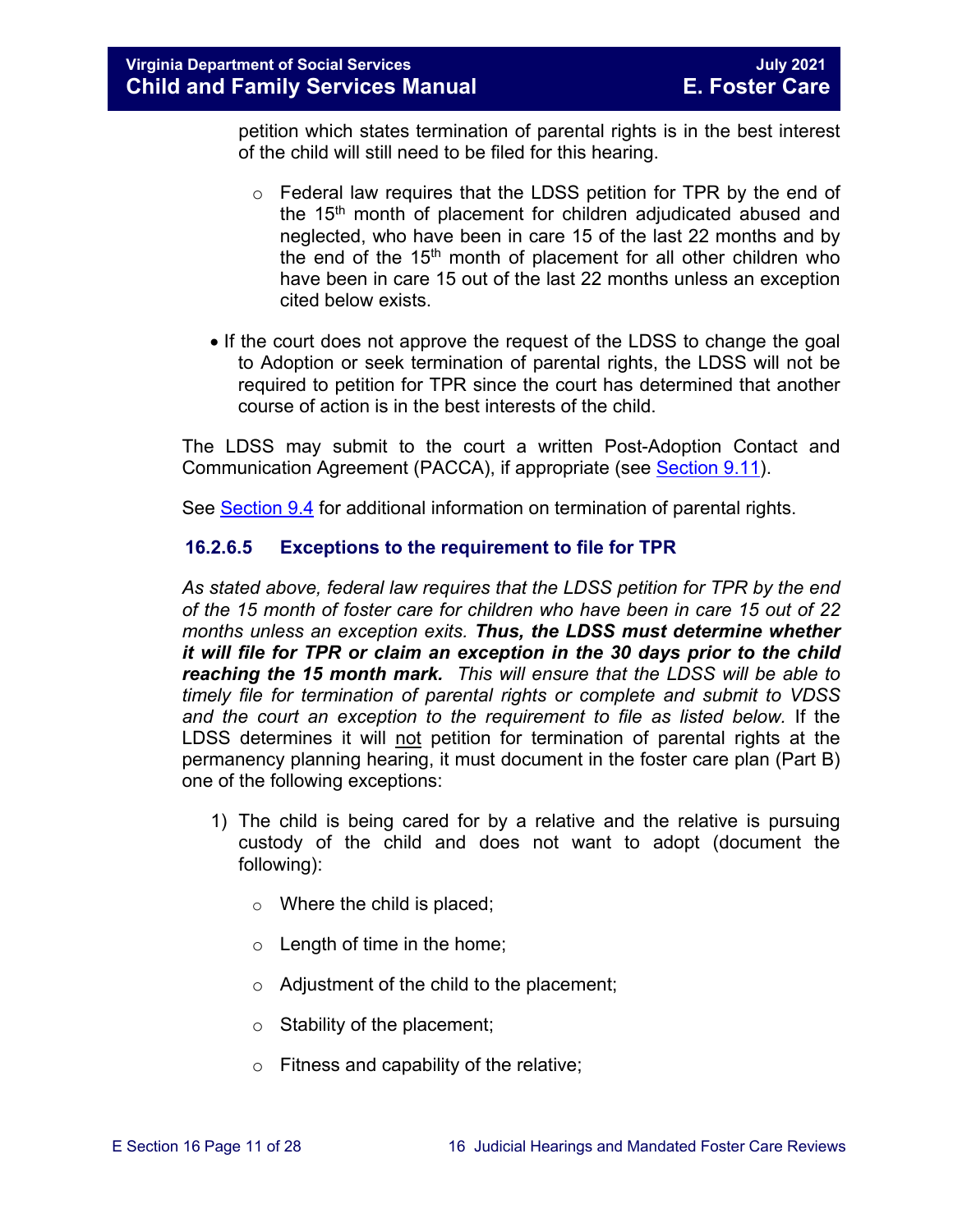- $\circ$  Safety and quality of care the child receives;
- o Commitment of the relative to the child (present and future); and
- o That adoption has been discussed with the relative.
- 2) The LDSS has not provided services to the parents deemed necessary for the safe return of the child (document the following):
	- $\circ$  The specific reunification services not provided, but considered necessary for the child's safe return;
	- $\circ$  The reason such services are delayed or have not been provided within the time frames outlined in the case plan;
	- o Steps to remedy the failure to provide services;
	- $\circ$  If services are provided the likelihood it will bring about safe reunification within a specified time (indicate that time frame).
- 3) TPR is not in the best interests of the child. The law requires that the LDSS document a compelling reason explaining why termination is not in the best interests of the child.

Determinations regarding compelling reasons must be made on a caseby-case basis.

Examples of compelling reasons for not petitioning for TPR include (but are not limited to):

- o A parent has made substantial progress toward eliminating the problem that caused the child's placement in foster care; it is possible for the child to safely return home within six months, and the child's return home will be in the child's best interest;
	- **If this is selected as a compelling reason, the LDSS shall** document in the foster care plan what services the parents must still complete and the timeframe for completion. The LDSS must provide specific reasons as to why the services have not been completed in 15 months. The LDSS must also document a specific plan to initiate a trial home visit prior to the next court hearing.
- o Another permanency plan is better suited to meet the health and safety needs of the child. The following situations are examples of when an alternative permanency plan may be in the child's best interest: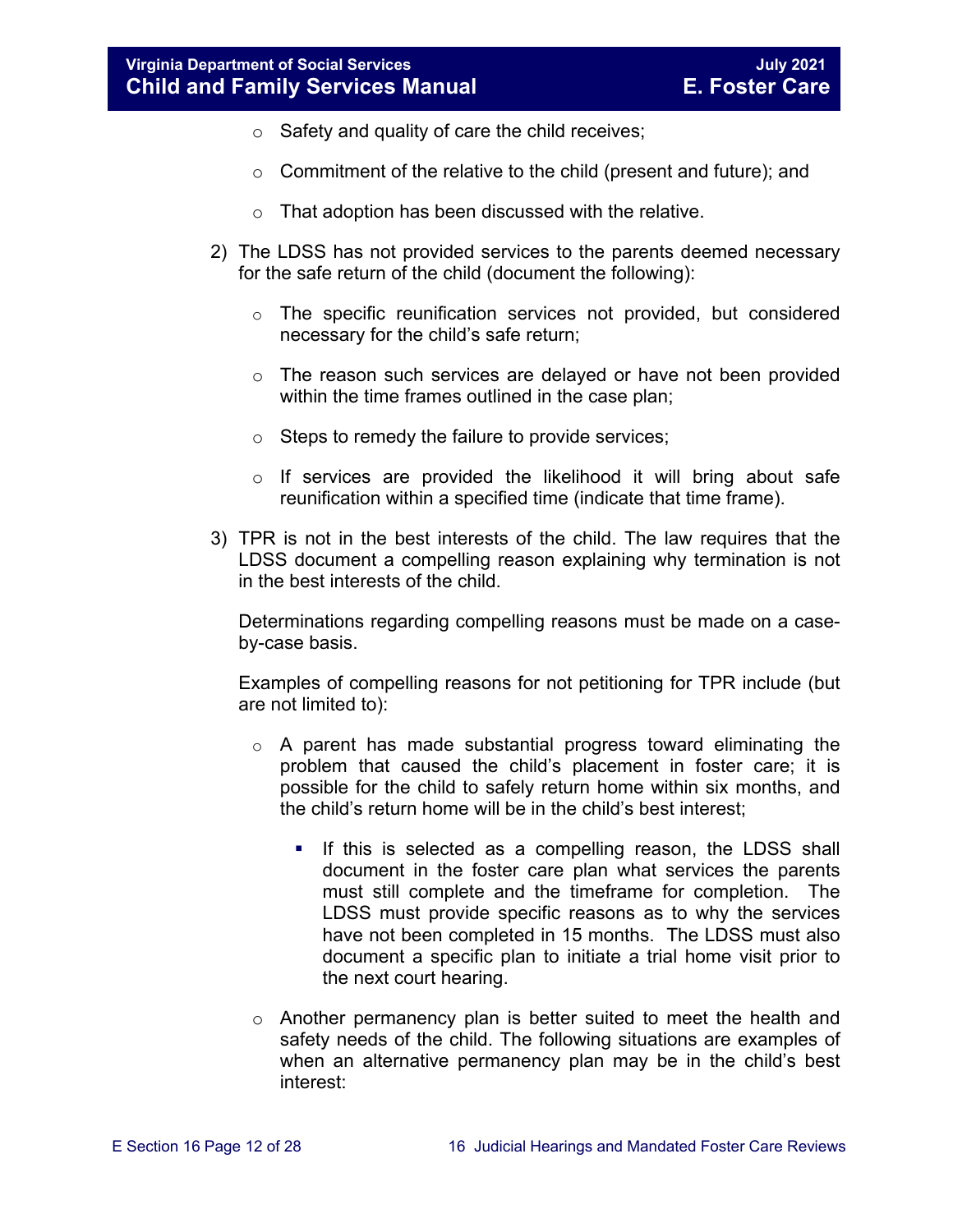- The child is 14 years of age or older, objects to the TPR  $(\S$ [16.1-283](https://law.lis.virginia.gov/vacode/title16.1/chapter11/section16.1-283/) G), and does not wish to be adopted after documented efforts, including therapeutic interventions *have been provided*. The LDSS must make continuous efforts towards *achieving* permanency. (See [Section 9.5 and 9.5](https://fusion.dss.virginia.gov/Portals/%5bdfs%5d/Files/DFS%20Manuals/Foster%20Care%20Manuals/Foster%20Care%20Manual%2007-2020/Final%20Foster%20Care%20Manual%2007-2020/section_9_achieving_permanency_goal_adoption.pdf#page=17) regarding preparing and involving youth regarding adoption)
- The parent and child have a significant bond, but the parent is unable to care for the child because of an emotional or physical disability and the child's relative caregiver or permanent foster parent has committed to raising the child to adulthood and facilitating visits with the parent;
- The child is 16 years old, has a severe and chronic emotional, physical or neurological disabling condition for which the child requires long-term residential treatment, and meets the criteria for a goal of Another Planned Permanent Living Arrangement (APPLA).
- The child entered foster care due to reasons other than abuse and neglect; their parent, guardian or legal custodian has cooperated with referrals, visitation, family conferences and therapy; the child is uncooperative or inconsistent with services or referrals; and the child continues to require placement to address reason for entry.
- **A** relative has shown the will and ability to care for the child *and has petitioned the court for custody of the child.*
- *The parent's incarceration or participation in a court-ordered residential substance abuse treatment program constitutes the primary factor in the child's placement in foster care and termination of parental rights is not in the child's best interests.*
- $\circ$  If the LDSS has questions regarding appropriate use of a compelling reason not to file for termination of parental rights, they may reach out to their regional practice consultant to discuss the specific, unique circumstances that exist in their case.

If the LDSS does not file for termination of parental rights when a child has been in care for 15 out of the last 22 months, they must submit a report to their regional practice consultant that includes a clear description of the reasons why such a petition has not been filed and the reasonable efforts made regarding reunification or placement of the child with a relative. The LDSS must submit the report, using the [Summary of Decision to Not File TPR Form,](https://fusion.dss.virginia.gov/Portals/%5bdfs%5d/Files/DFS%20FORMS/Foster%20Care%20Forms/Summary%20of%20Decision%20Not%20to%20File%20for%20TPR%20with%20Instructions.pdf) to their regional practice consultant within **five business days** of their decision to not file for termination of parental rights. *This summary form must also be attached*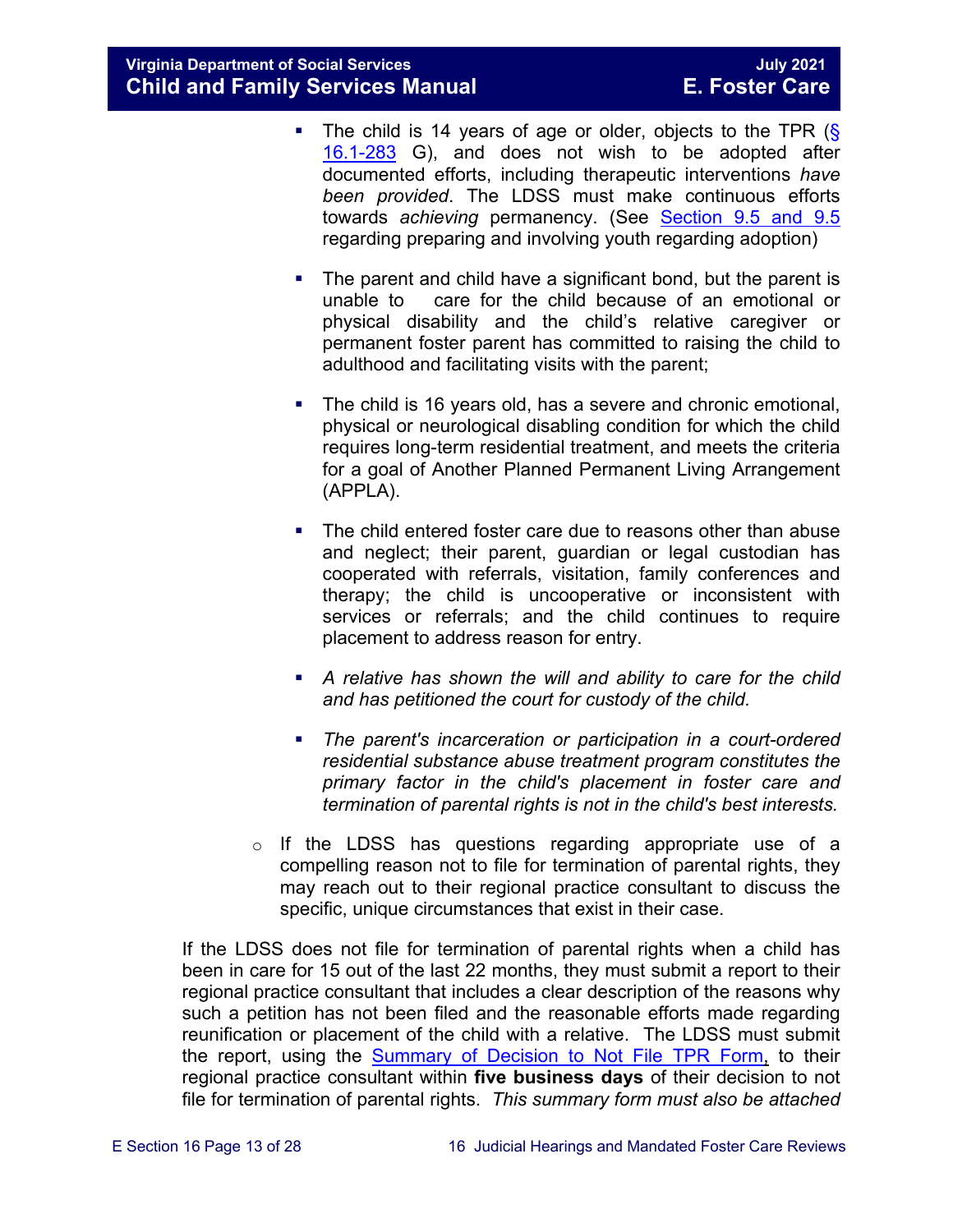*to the child's next permanency planning petition and foster care plan for documentation of the date the agency determined it would not file for TPR.* 

#### **16.2.6.6 Court-ordered permanency actions**

The court will order one of the following permanency actions, documenting its findings on the permanency plan order:

- Approve the LDSS plan for the child, which transfers custody to parents, prior custodians, or relatives;
- Approve a plan for return home or placement with relative and continue the child in care;
- Change the goal to Adoption and begin the termination of parental rights process;
- Place the child in permanent foster care; or

Approve the goal of APPLA and schedule a foster care review hearing to be held within six (6) months to review the child's placement. The court shall review a foster care plan for any child who is placed in another planned permanent living arrangement every six (6) months from the date of the permanency planning hearing. These six-month reviews shall continue as long as the child continues to have a severe disabling condition for which the child requires residential treatment and remains in the legal custody or placement authority of the LDSS.  $(\frac{6}{9}$  [16.1-282.1\)](https://law.lis.virginia.gov/vacode/16.1-282.1/) The court shall ask the child about the child's permanency outcome and make a judicial determination this is in the best interest of the child. The court order shall document that reasonable efforts to achieve a permanency plan are being made.

Hearings may end for children whose custody is transferred to parents, prior custodians, or relatives. In those cases where hearings will continue, the court will schedule the next appropriate hearing and provide notice to all present.

The court shall incorporate the written Post-Adoption Contact and Communication Agreement (PACCA) into an order entered at the conclusion of the hearing, if appropriate, and all requirements have been met (§ [16.1-283.1](https://law.lis.virginia.gov/vacode/16.1-283.1/)  [B\)](https://law.lis.virginia.gov/vacode/16.1-283.1/) (see [Section 9.11\)](https://fusion.dss.virginia.gov/Portals/%5bdfs%5d/Files/DFS%20Manuals/Foster%20Care%20Manuals/Foster%20Care%20Manual%2007-2020/Final%20Foster%20Care%20Manual%2007-2020/section_9_achieving_permanency_goal_adoption.pdf#page=33).

Permanency planning hearings shall be documented on the Court/Hearing Details screen and the Hearing Detail Results screen in OASIS.

#### <span id="page-13-0"></span>**16.2.7 Subsequent Permanency Planning Hearing**

This hearing will occur within six (6) months of the first permanency planning hearing should a permanency goal or plan not be achieved by the first permanency planning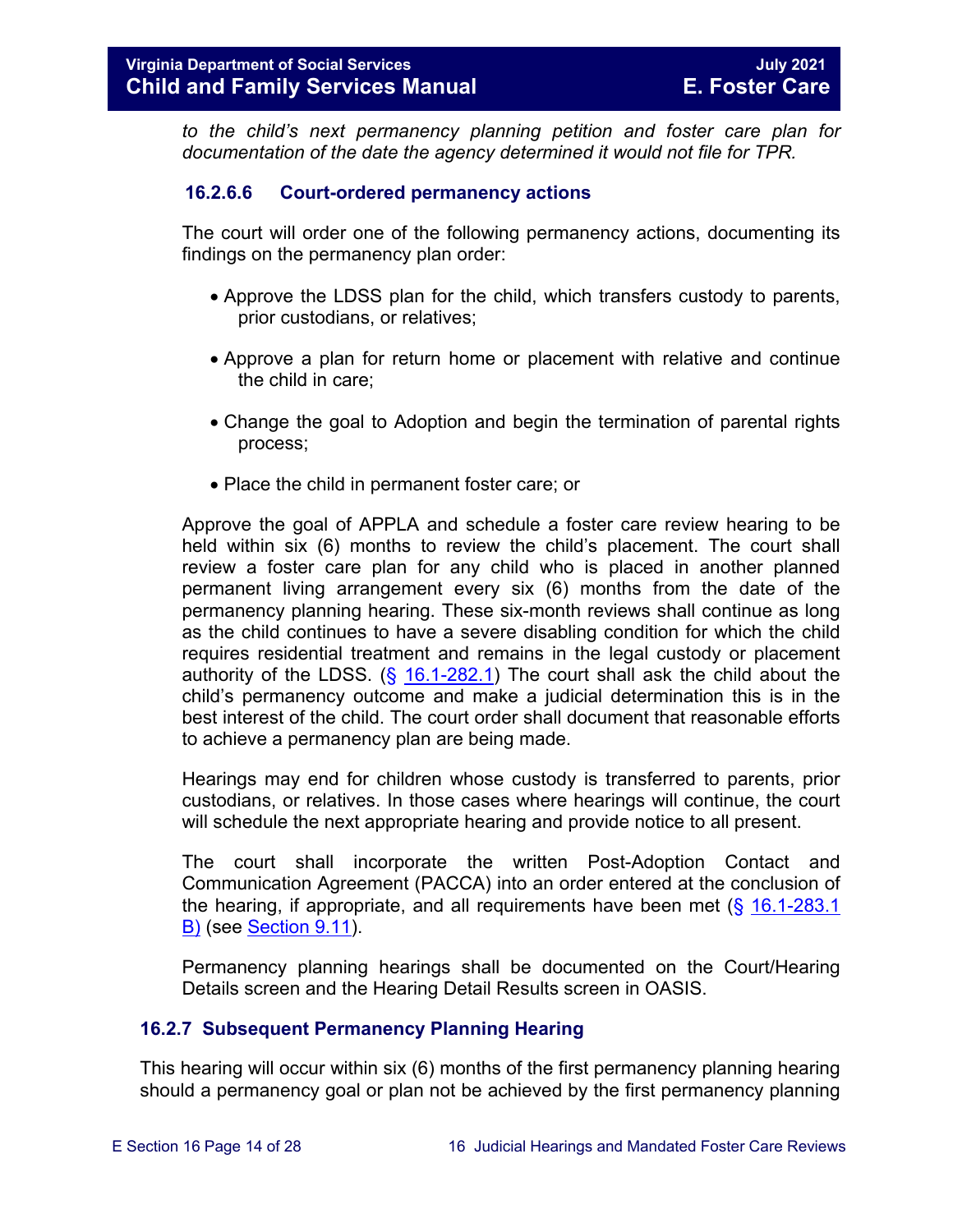hearing. The same requirements apply to this hearing as apply to the first permanency planning hearing. The court order shall document that reasonable efforts are being made to return the child home or achieve another permanency plan.

#### <span id="page-14-0"></span>**16.2.8 Foster care review hearings after permanency goal approved**

Where the goals of adoption and permanent foster care are approved, the foster care review hearings are held annually after the permanency planning hearing. The purpose of these hearings is to review the child's progress. For cases where the goal of adoption has been approved, the court may require hearings every six (6) months.

Administrative panel reviews are held at six-month intervals between these yearly court reviews. These court hearings and reviews are discontinued once the final order of adoption is issued or the child is discharged at age 18, except in the circumstance where IV-E funding is used for completion of an educational/vocational program by the age of 19 years old. (Where the goal of permanent foster care has been approved, see **Section 16.3** regarding annual foster care review hearings.)

When a youth in foster care is being paid through title IV-E because he is to complete an educational/vocational program by his  $19<sup>th</sup>$  birthday, there shall be an annual judicial review. That means, for example, if the youth has a hearing two months before he turns 17, there shall be another hearing within the next 365 days if the youth is to continue with title IV-E funding. If the same youth leaves care or his funding stream shifts to CSA before the 365 days elapses, then no court hearing is required to meet federal requirements.

Where the goal of APPLA is approved, foster care review hearings are held every six (6) months.

**Thirty (30) days prior** to a scheduled hearing, the LDSS submits a Petition for Foster Care Review, an Adoption Progress Report if the goal is Adoption, the foster Care Plan Transmittal, Foster Care Plan Review Form, and a new Foster Care Plan if there is a change in goal.

The court reviews progress in the case, approves the foster care plan, and enters appropriate orders documenting findings on reasonable efforts to achieve a permanency plan. For children with the goal of adoption who meet the criteria for restoration of parental rights  $(\S$  [16.1-283.2\)](https://law.lis.virginia.gov/vacode/16.1-283.2/), the court shall inquire of the LDSS and GAL whether the child has expressed a preference that the possibility of restoring parental rights be investigated. The court may then direct the LDSS or GAL to assess the appropriateness of pursuing the restoration of parental rights and file the appropriate petitions.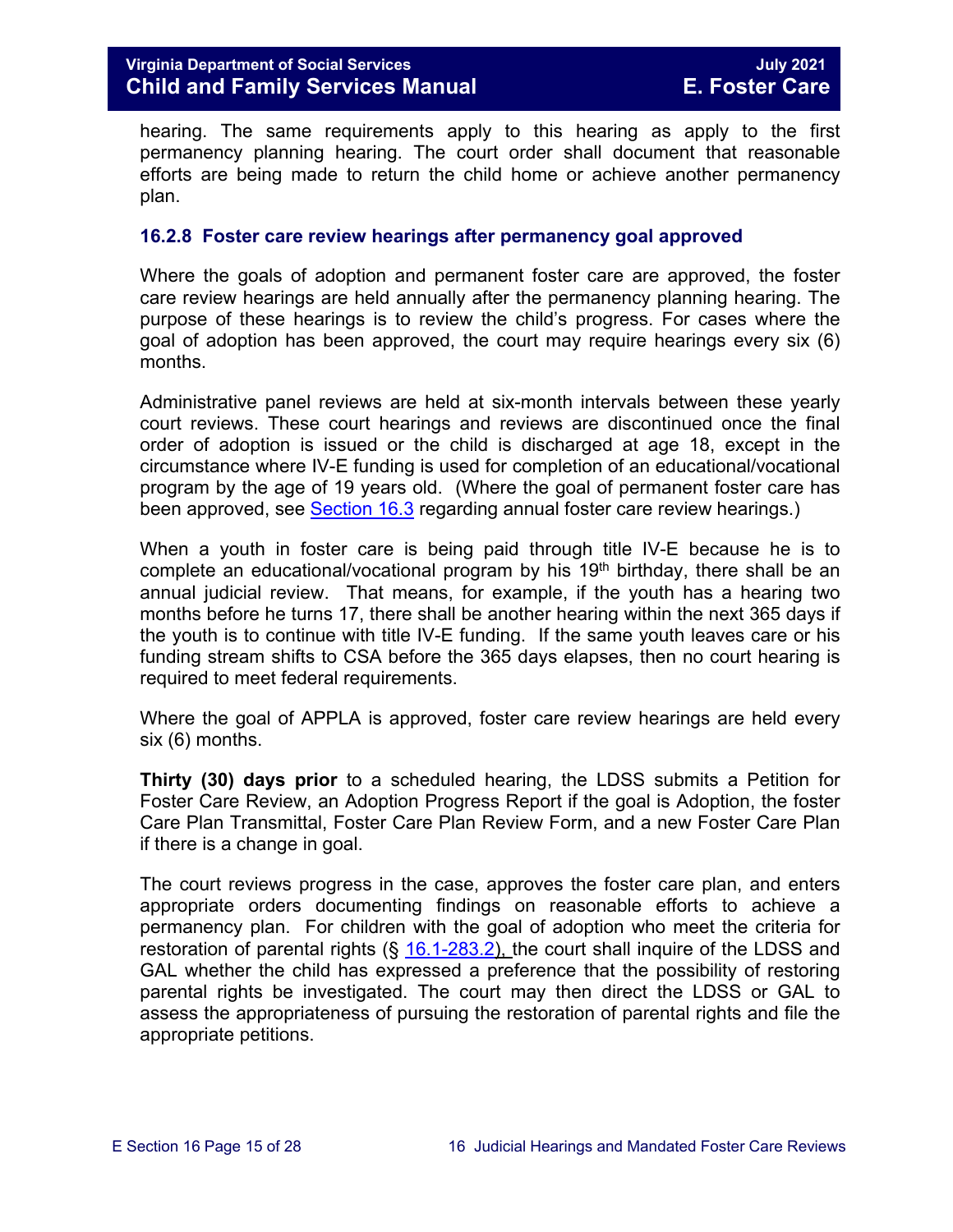# <span id="page-15-0"></span>**16.3 Permanent foster care and reviews**

Once children are placed in a court-approved permanent foster care placement with a permanent foster family named in the court order, they are to have annual foster care review hearings scheduled at the conclusion of the hearing where the permanent foster care order was entered  $(\frac{25}{16.1} - \frac{282.2}{16.1})$ . Annual court reviews are intended to allow the court to consider the appropriateness of the services provided, changes in circumstances that led to the court placing the child in permanent foster care, and continued efforts to achieve permanency for the child.

Permanent foster care cases shall have an APR which will occur every six (6) months between the annual judicial reviews.

| <b>TIMING</b>     | <b>STATUTE</b>               | <b>HEARING TYPE</b>                                                                      | <b>FORMS</b>                                                                                                                                                                                                                                        |
|-------------------|------------------------------|------------------------------------------------------------------------------------------|-----------------------------------------------------------------------------------------------------------------------------------------------------------------------------------------------------------------------------------------------------|
| Immediately       | § 16.1-251<br>$§$ 16.1-253   | Emergency<br><b>Removal Order</b><br>(ERO)                                               | Petition DC - 511<br><b>Emergency Removal Order DC-</b><br>526<br>Preliminary Child Protective Order,<br>if necessary, DC-527                                                                                                                       |
| Within 5<br>Days  | $§$ 16.1-252<br>$§$ 16.1-253 | Preliminary<br><b>Removal Order</b><br>(PRO) &<br>Adjudication                           | Petition DC - 511<br>Preliminary Removal Order DC -<br>528<br>Preliminary Child Protective Order,<br>if necessary, $DC - 527$                                                                                                                       |
| Within 30<br>Days | $§$ 16.1-252<br>$§$ 16.1-253 | Adjudication, only<br>if no adjudication<br>at PRO                                       | Petition DC - 511<br><b>Adjudicatory Order-561</b>                                                                                                                                                                                                  |
| Within 45<br>Days | § 16.1-281                   | Submission of<br><b>Foster Care</b><br>Service Plan, No<br>court hearing at<br>this time | <b>Foster Care Service Plan</b><br>Foster Care Plan Transmittal DC<br>$-552$<br><b>Client Education Report from</b><br><b>OASIS</b><br><b>Client Health Report from OASIS</b><br>Transition Plan including the Youth<br>Rights Acknowledgement page |

## <span id="page-15-1"></span>**16.4 Basic timeline**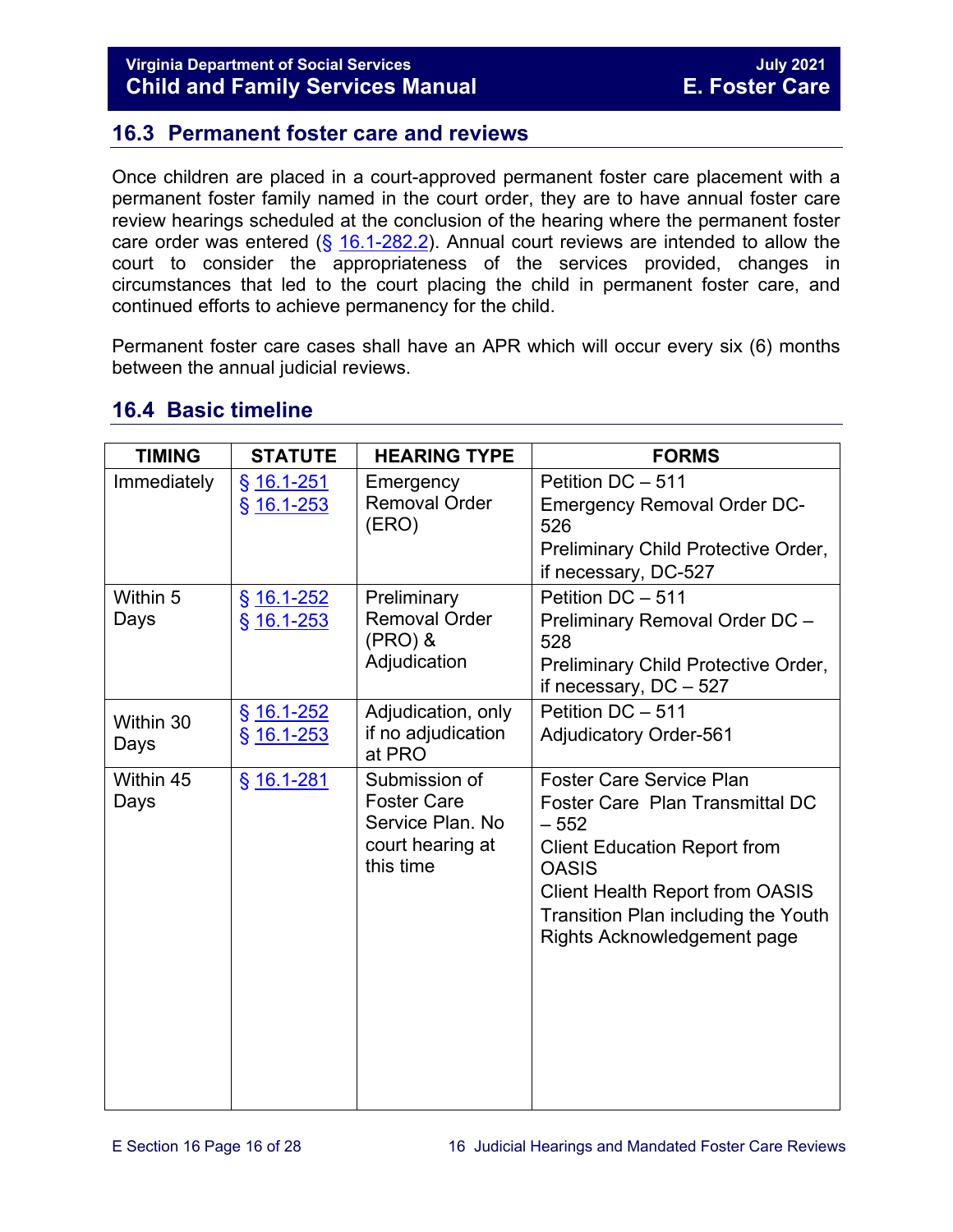#### **Virginia Department of Social Services July 2021 Child and Family Services Manual E. Foster Care**

| <b>TIMING</b>                                                           | <b>STATUTE</b>                                                                                  | <b>HEARING TYPE</b>                                                                   | <b>FORMS</b>                                                                                                                                                                                                                                                                                                                                                                                                                                                                                |
|-------------------------------------------------------------------------|-------------------------------------------------------------------------------------------------|---------------------------------------------------------------------------------------|---------------------------------------------------------------------------------------------------------------------------------------------------------------------------------------------------------------------------------------------------------------------------------------------------------------------------------------------------------------------------------------------------------------------------------------------------------------------------------------------|
| Within 60<br>Days of<br>Preliminary<br>Removal<br>Order<br>Hearing      | <u>§ 16.1-</u><br>277.01<br>$§ 16.1-$<br>277.02<br>§ 16.1-278.2<br>§ 16.1-278.3<br>$§$ 16.1-281 | Disposition - Initial<br><b>Foster Care</b><br><b>Service Plan</b><br><b>Reviewed</b> | Child protective Order DC-532<br>Foster Care Plan Transmittal DC -<br>552<br>Foster Care Plan Part A<br>Permanency Plan Part B, if initial<br>goal is not return home<br>Dispositional Order for Petition DC<br>$-553$<br><b>Client Education Report from</b><br><b>OASIS</b><br><b>Client Health Report from OASIS</b><br>Transition Plan including the<br>Youth Rights Acknowledgement<br>page                                                                                            |
| Within 4<br>Months of<br>Disposition                                    | § 16.1-282.1                                                                                    | <b>Foster Care</b><br><b>Review Hearing</b>                                           | <b>Petition for Foster Care Review</b><br>Hearing DC - 554<br>Foster Care Plan Transmittal DC<br>$-552$<br><b>Foster Care Plan Review</b><br><b>Foster Care Review Order</b><br>$DC - 555$<br><b>Client Education Report from</b><br><b>OASIS</b><br><b>Client Health Report from OASIS</b><br>Transition Plan including the<br>Youth Rights Acknowledgement<br>page                                                                                                                        |
| Within 5<br>Months of<br><b>Foster Care</b><br><b>Review</b><br>Hearing | $§$ 16.1-282.1<br>$§$ 16.1-283                                                                  | <b>Initial Permanency</b><br><b>Planning Hearing</b>                                  | <b>Petition for Permanency Planning</b><br>Hearing DC - 556<br><b>Foster Care Service Plan</b><br>Transmittal DC - 552 New Foster<br>Care Plan Part A & B (unless the<br>petition being filed results in<br>permanency being achieved)<br><b>Foster Care Plan Review</b><br>Permanency Planning Order DC -<br>557<br><b>Client Education Report from</b><br><b>OASIS</b><br><b>Client Health Report from OASIS</b><br>Transition Plan including the<br>Youth Rights Acknowledgement<br>page |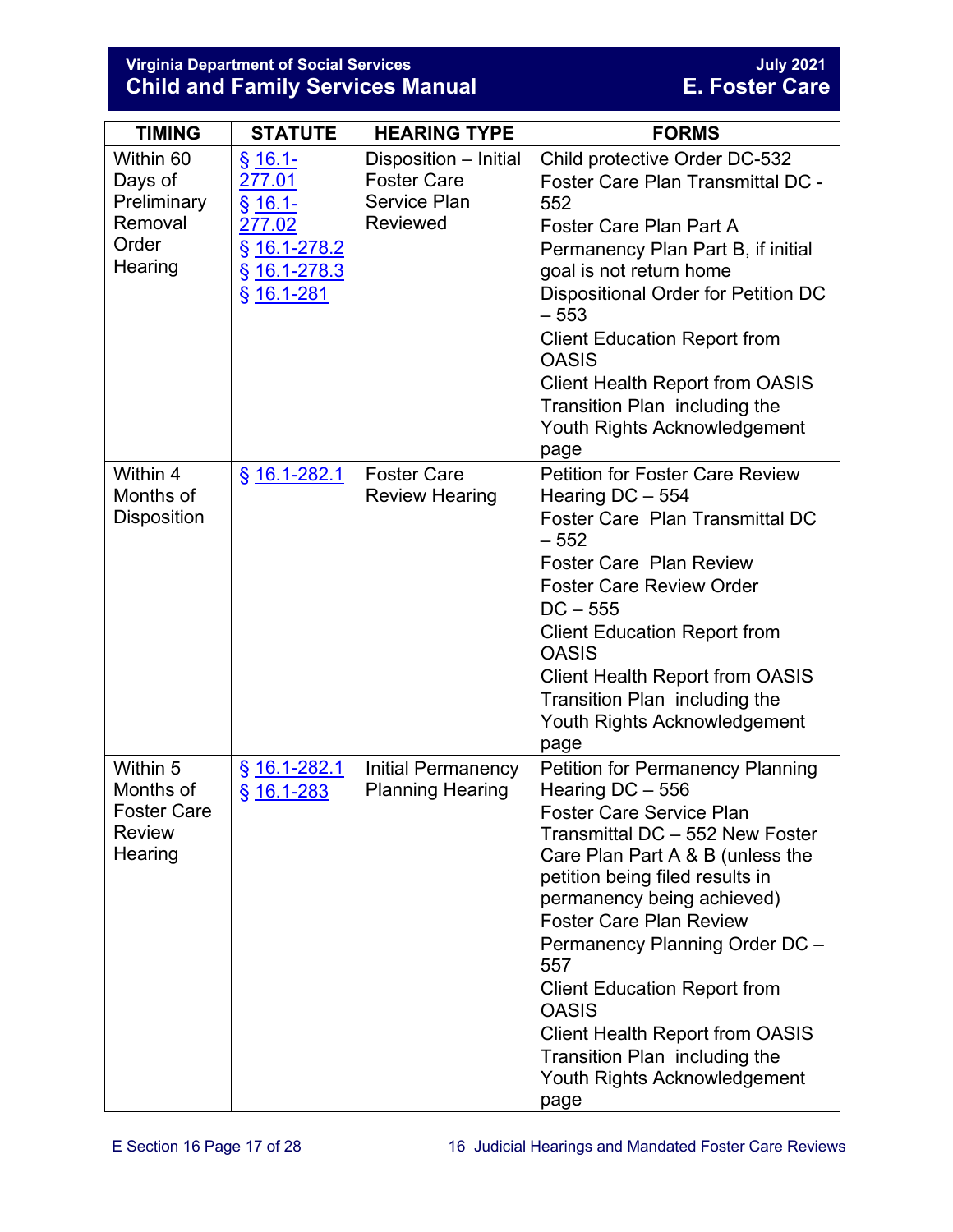#### **Virginia Department of Social Services July 2021 Child and Family Services Manual E. Foster Care**

| <b>TIMING</b>                                                                                                              | <b>STATUTE</b>               | <b>HEARING TYPE</b>                                                                                                                                                 | <b>FORMS</b>                                                                                                                                                                                                                                                                                                                                                                                                                                                                                                                                              |
|----------------------------------------------------------------------------------------------------------------------------|------------------------------|---------------------------------------------------------------------------------------------------------------------------------------------------------------------|-----------------------------------------------------------------------------------------------------------------------------------------------------------------------------------------------------------------------------------------------------------------------------------------------------------------------------------------------------------------------------------------------------------------------------------------------------------------------------------------------------------------------------------------------------------|
| Within 6<br>Months of<br>Initial<br>Permanency<br>Planning<br>Hearing or<br>Second<br>Permanency<br>Planning<br>Hearing    | $§$ 16.1-282.1               | Subsequent<br>Permanency<br><b>Planning Hearing</b><br>for goals of Return<br>Home, Placement<br>with Relatives, (If<br>interim plan<br>approved at Initial<br>PPH) | <b>Petition for Permanency Planning</b><br>Hearing $DC - 556$<br><b>Foster Care Plan Transmittal</b><br>Foster Care Plan Part A & B<br>(unless the petition being filed<br>results in permanency being<br>achieved)<br><b>Foster Care Plan Review</b><br>Permanency Planning Order DC -<br>557<br><b>Client Education Report from</b><br><b>OASIS</b><br><b>Client Health Report from OASIS</b><br>Transition Plan including the<br>Youth Rights Acknowledgement<br>page<br><b>Summary of Decision Not to File</b><br>for TPR (if TPR has not been filed) |
| Within 6<br>Months of<br>Second<br>Permanency<br>Planning<br>Hearing and<br>Every 12<br><b>Months</b><br><b>Thereafter</b> | $§$ 63.2-907<br>§ 16.1-282.1 | Administrative<br><b>Panel Review</b>                                                                                                                               | <b>Foster Care Plan Review Form</b><br>and Adoption Progress Report (if<br>goal is adoption)<br><b>APR Form</b><br><b>Client Education Report from</b><br><b>OASIS</b><br><b>Client Health Report from OASIS</b><br>Transition Plan including the<br>Youth Rights Acknowledgement<br>page                                                                                                                                                                                                                                                                 |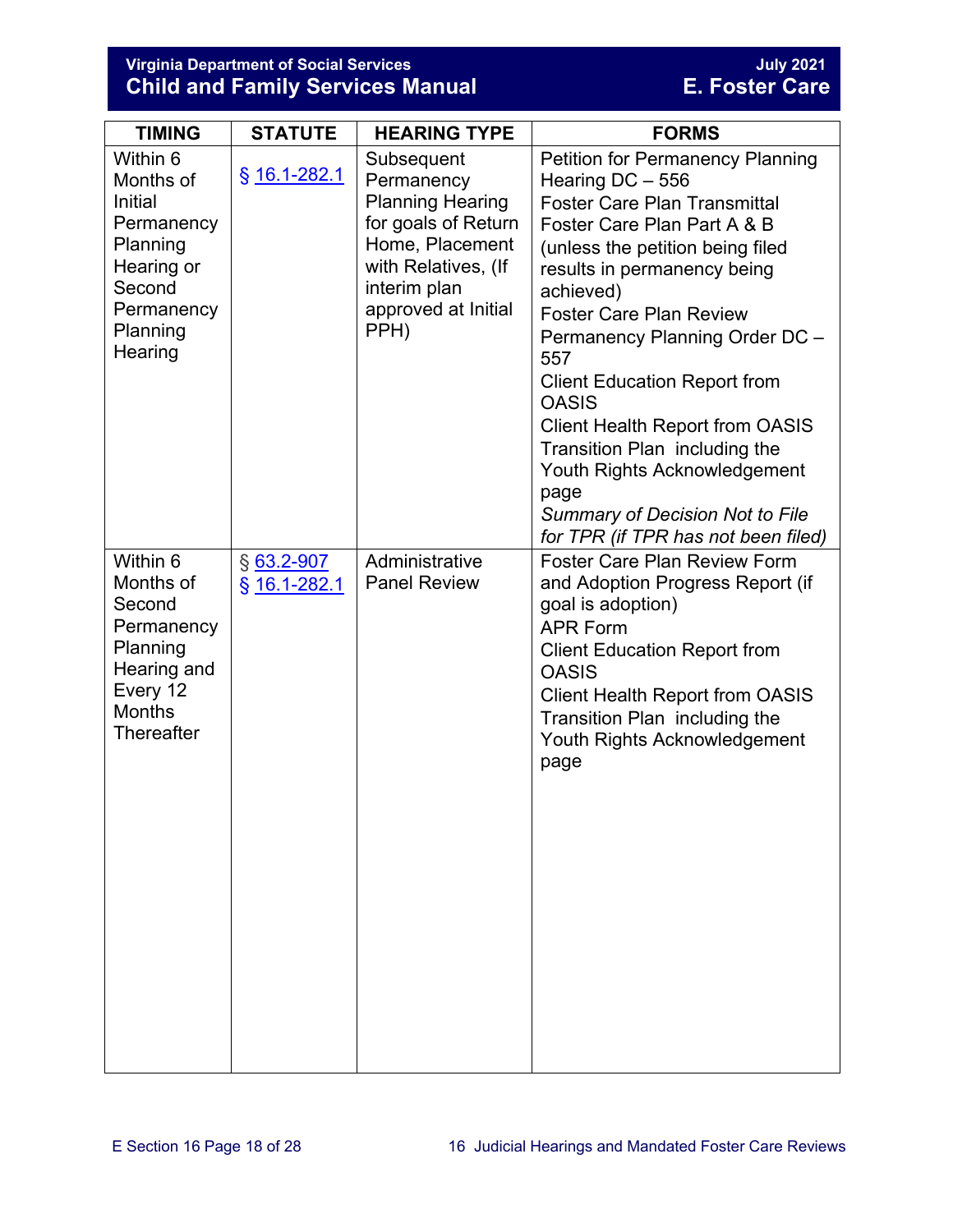#### **Virginia Department of Social Services July 2021 Child and Family Services Manual**

| <b>TIMING</b>                                                                                                                                                | <b>STATUTE</b> | <b>HEARING TYPE</b>                                                                                                                   | <b>FORMS</b>                                                                                                                                                                                                                                                                                                                                                                                 |
|--------------------------------------------------------------------------------------------------------------------------------------------------------------|----------------|---------------------------------------------------------------------------------------------------------------------------------------|----------------------------------------------------------------------------------------------------------------------------------------------------------------------------------------------------------------------------------------------------------------------------------------------------------------------------------------------------------------------------------------------|
| 6 Months<br>from Date of<br>Approval of<br>Another<br>Planned<br>Permanent<br>Living<br>Arrangement<br>(APPLA)<br>or<br>12 Months<br>from Last<br>Permanency | § 16.1-282.1   | <b>Foster Care</b><br><b>Review Hearing</b><br><b>Foster Care</b><br><b>Review Hearing</b>                                            | <b>Petition for Foster Care Review</b><br>$DC - 554$<br>Foster Care Review Order DC -<br>555<br>Foster Care Plan Transmittal DC -<br>552<br><b>Foster Care Plan Review</b><br>Foster Care Review Order DC -<br>555<br><b>Client Education Report from</b><br><b>OASIS</b><br><b>Client Health Report from OASIS</b><br>Transition Plan including the<br>Youth Rights Acknowledgement<br>page |
| Planning<br>Hearing for<br>Adoption<br><b>Prior to Final</b><br>Order, or<br>Permanent<br><b>Foster Care</b>                                                 |                |                                                                                                                                       |                                                                                                                                                                                                                                                                                                                                                                                              |
| Filed Every 6<br>Months from<br>the date of<br>the court<br>order<br>approving<br>the goal of<br>adoption                                                    |                | <b>Adoption Progress</b><br><b>Report Filed until</b><br>final order of<br>adoption is issued;<br>the court may not<br>hold a hearing | <b>Adoption Progress Report (DSS)</b><br>Form)                                                                                                                                                                                                                                                                                                                                               |

# <span id="page-18-0"></span>**16.5 The Adoption Progress Report**

If the goal for the child is Adoption, the LDSS shall submit the Adoption Progress Report to the court documenting progress toward adoption within six (6) months of the permanency planning hearing changing the goal to adoption [\(22VAC40-201-110\)](https://law.lis.virginia.gov/admincode/title22/agency40/chapter201/section110/). The court has the option to schedule a hearing to review this report. The court will hold annual foster care review hearings after termination of parental rights until the final order of adoption is issued. The court order shall document reasonable efforts to finalize a permanency plan. The LDSS shall continue to submit the Adoption Progress Report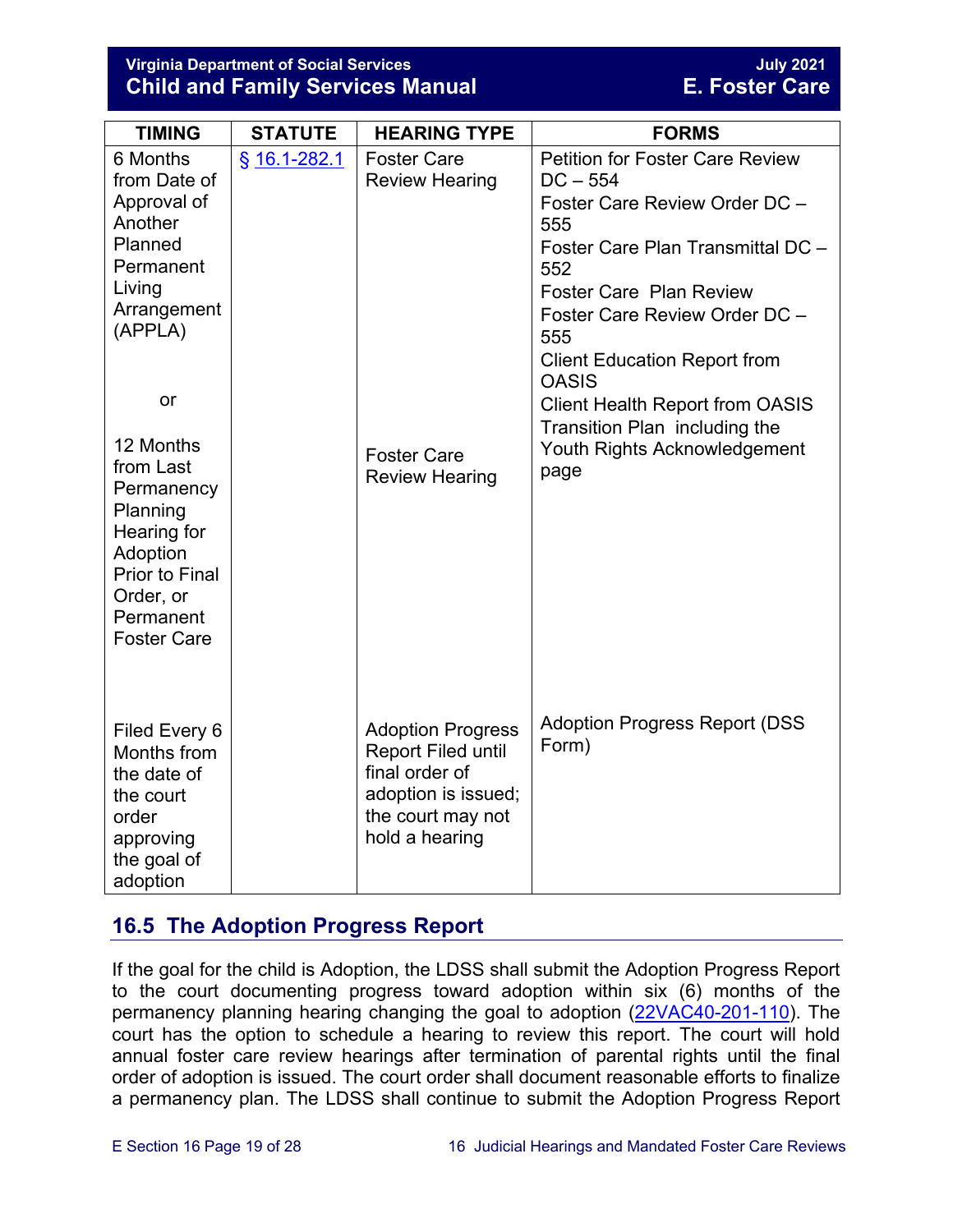every six (6) months to the court until the adoption is finalized. Following the termination of parental rights, the LDSS should sync the adoption progress report with the annual hearing. The adoption progress report may need to be filed earlier than six (6) months in order for this to happen. The adoption progress report shall always coincide with either the APR or the annual court review.

The court will provide a copy of the Adoption Progress Report to the Guardian ad Litem (GAL) for the child.

The LDSS should email the Adoption and Family Recruitment Consultant to advise that an adoption progress report has been completed. The email should provide to the consultants the case number and client ID so that the report may be reviewed.

The Adoption Progress Report is completed and filed every six (6) months from the date the goal of adoption is approved in Juvenile Domestic and Relations Court, until the adoption has been finalized. The service worker should use the adoption progress report to notify the court when the adoption is finalized within ten (10) business days of receiving the final order of adoption.

# <span id="page-19-0"></span>**16.6 Administrative Panel Reviews (APR)**

APRs are held for children in foster care who have a foster care goal of:

- Adoption.
- Permanent Foster Care.
- Independent Living

APRs begin six (6) months after a permanency planning hearing when one of the above referenced goals is approved by the court. The child will continue to have APRs alternating with annual foster care review hearings until a final order of adoption is issued or the child reaches age 18.

Once the child reaches the age of 18, and enters the Fostering Futures Program, APRs shall occur every six (6) months, unless the court chooses to schedule a court review. Court hearings are no longer required.

#### <span id="page-19-1"></span>**16.6.1 Function and purpose of the APR**

The function of the APR is advisory. Recommendations made as a result of the APR process should be considered in planning services for the child and family. These reviews provide a forum for consideration, discussion, and planning for the care of the child as well as for a review of the effectiveness of service provision for the child and family. These reviews provide an opportunity to ensure that children, parents, the LDSS, and other team members involved with the family remain committed to and are making every reasonable effort to achieve the goal identified for the child.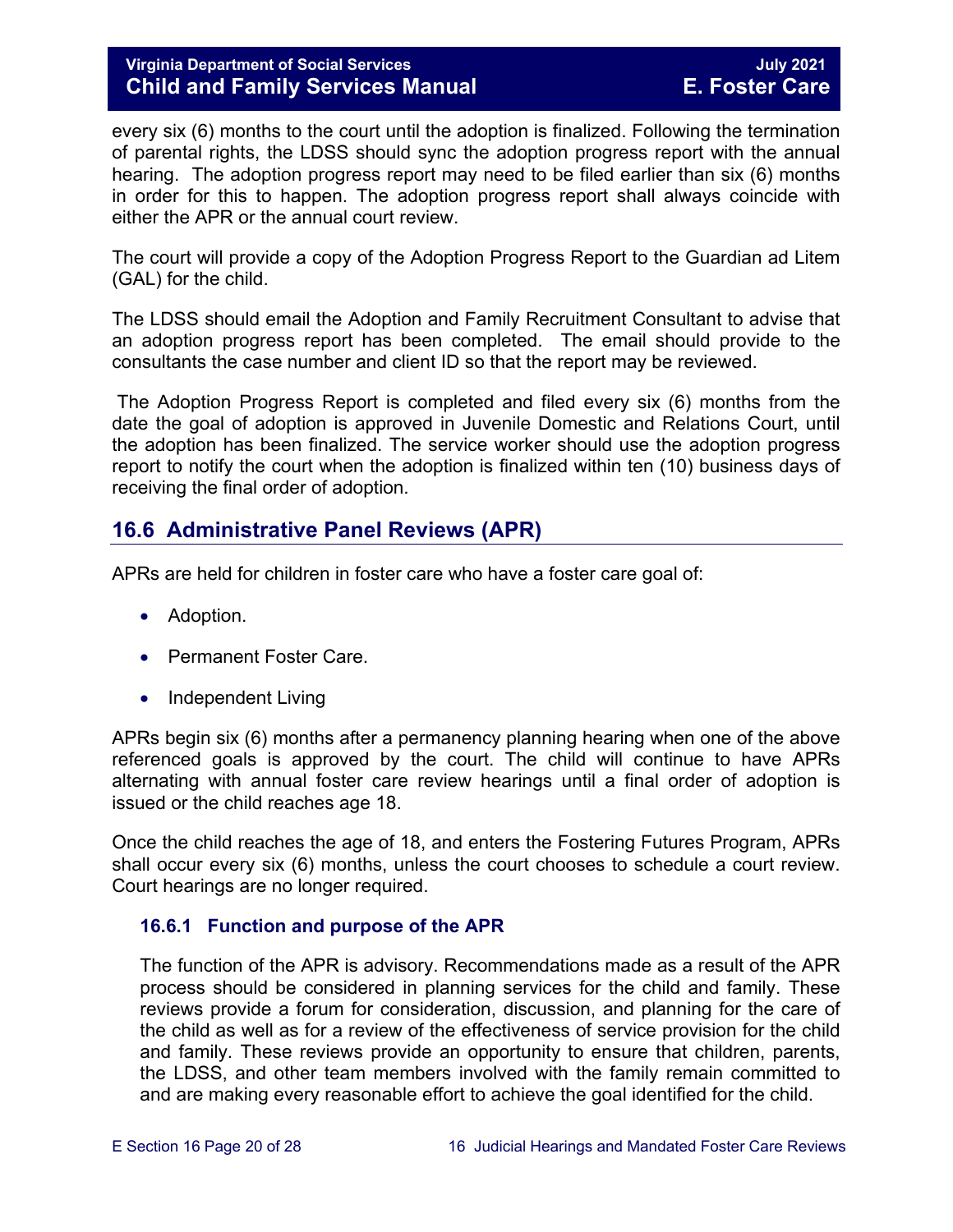#### <span id="page-20-0"></span>**16.6.2 Composition of the Review Panel and notification**

The APR shall be conducted by a panel of appropriate persons at least one of whom is not responsible for the case management or delivery of services to either the child or the parent(s).

The following individuals shall be invited to participate in the APR and shall be provided with written notice of the meeting **at least 30 days** in advance:

- Parents who have not had parental rights terminated.
- Foster and adoptive parents.
- Youth who is *12* years of age or older and up to two members of the planning team who are chosen by the child and are not the service worker or foster parent.
- A child/youth who is under *12* years of age may be involved in the APR if such involvement is consistent with the best interest of the child.
- Staff from child-placing agencies and residential placements when applicable.
- The child unless it is determined to be detrimental to the child's well-being.
- Guardian ad Litem (GAL).
- Any professional providing services to the child and parents.
- An outside objective panel member.

Attorneys representing parents and the LDSS may be invited when determined appropriate by the LDSS.

Outside objective panel members participating in the review may be, but are not limited to:

- Court service workers;
- Private citizens:
- Staff of other services agencies;
- Multi-discipline team members;
- Other LDSS workers;
- FAPT team members; or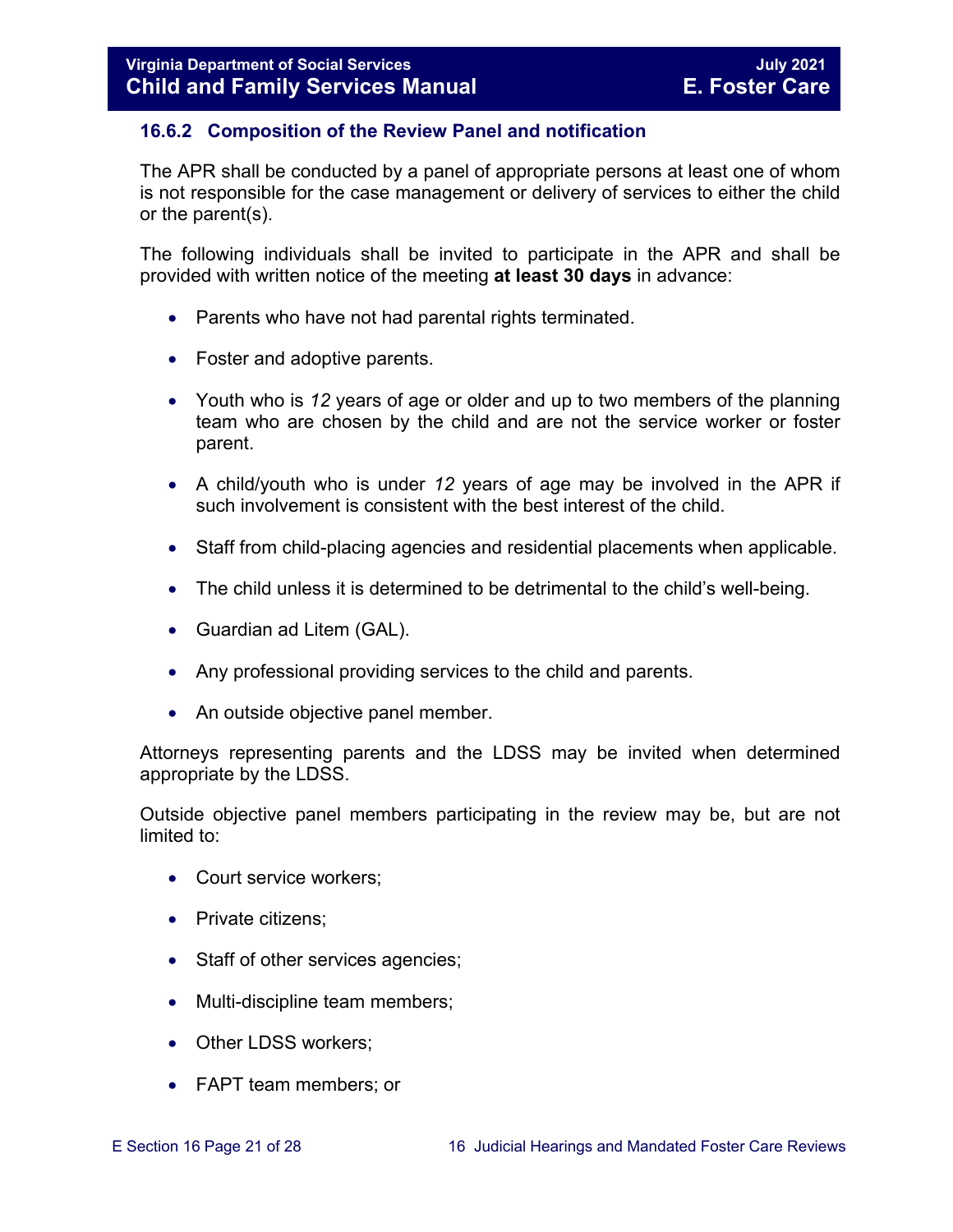• Placement providers not involved in the case being reviewed.

Confidentiality of case records shall be maintained and all panel members shall sign a confidentiality statement such as those contained in the APR form or the Individual Family and Service Plan (IFSP).

Input from all panel members should be considered, and the LDSS is the responsible agency to ultimately decide how all input is used in the planning for the child**.** 

The Family Assessment and Planning Team (FAPT) staffing may substitute for an APR as long as the requirements for the APR are met.

#### <span id="page-21-0"></span>**16.6.3 Preparation and planning for APR**

Panel Reviews are an administrative review mechanism and should be planned and prepared for with the same diligence as workers would for a court hearing. It is the service worker and administration of the LDSS who establishes an atmosphere that conveys the importance of the APR and sets the expectation for all involved. By thoroughly documenting the child and family's well-being and progress, preparing written material well in advance of the meeting, extending invitations to participate **30 days in advance** of the review, and facilitating the meeting in a manner that encourages active participation, the service worker creates a forum that promotes engagement of all parties.

Invitation letters to parents, previous caretakers, foster and pre-adoptive parents, and any other individuals identified by the child or family as having a significant positive role in their lives shall communicate information in understandable terms and in the family's primary language. Specifically, invitation letters should inform the invited party of the reason for the meeting and stress the LDSS' desire to include those individuals as part of the team that is planning for the child.

Since it is critical that all individuals who are significantly connected to the life of the child are invited to the review, LDSS staff should make active and ongoing efforts to encourage their attendance and participation. Telephone follow-up to the invited party after the invitation letter is sent to discuss the review and the reason their attendance is valuable is one simple step workers should make to further encourage involvement. Offers to assist in transportation, scheduling the review at times conducive to the family and other parties' schedule, and consideration of holding the meeting at a location that provides easier access for these members are additional best practices to facilitate involvement.

#### <span id="page-21-1"></span>**16.6.4 Conducting and documenting the APR**

The Foster Care Plan Review Form and the Adoption Progress Report, if the goal is adoption, shall be completed prior to the APR. However, only the Adoption Progress Report shall be filed with the court.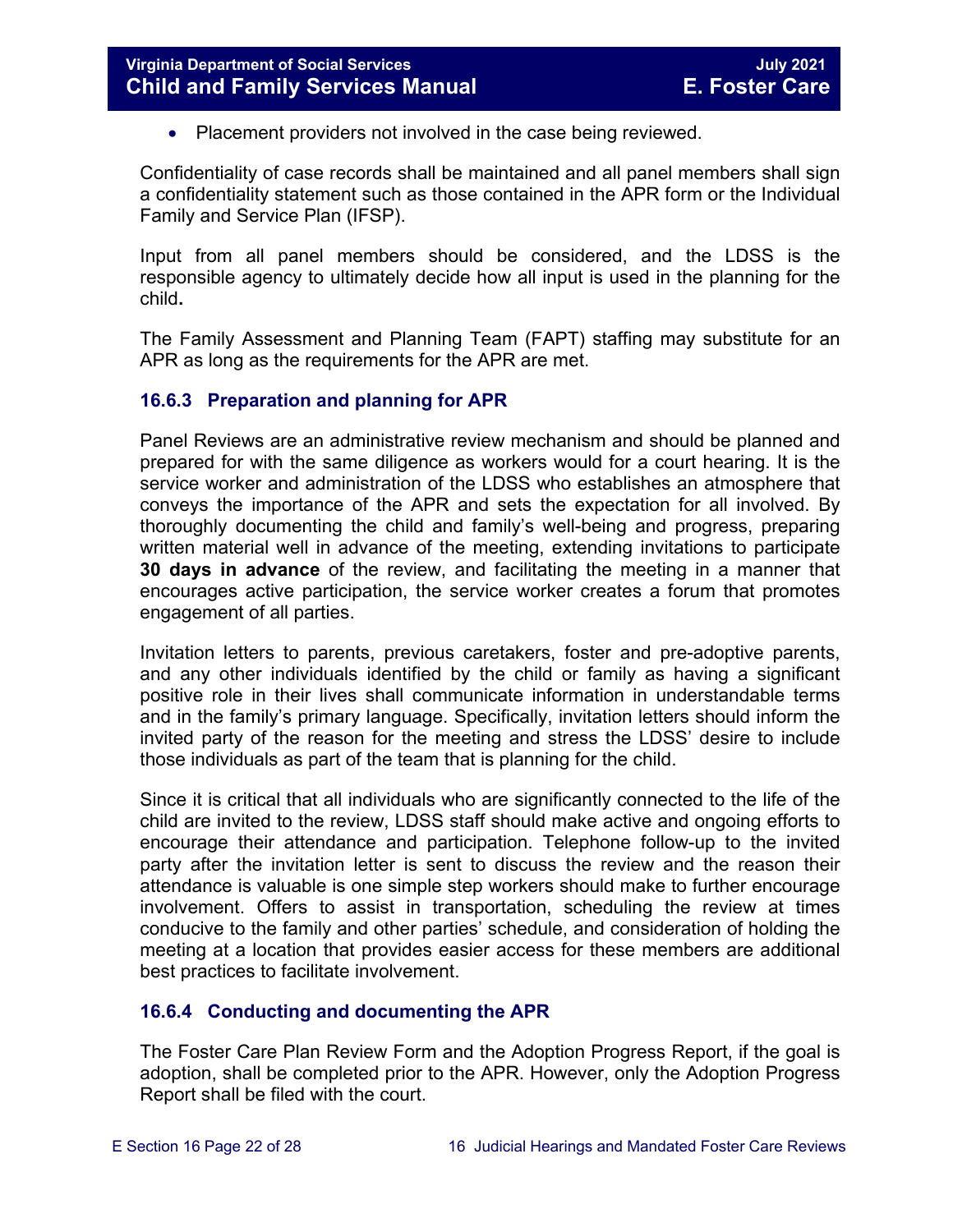During the APR, the panel shall address and make recommendations when needed concerning the following:

- How the services provided during the preceding six (6) months met the needs of the child as defined in the foster care plan.
- In what ways the child's current placement is appropriate, meeting his need for normalcy and safety as well as all other needs.
- The parent(s)', child's, and foster care or pre-adoptive provider's or other attending family members issues and concerns regarding planning for the child.
- The LDSS, parent(s)', child's, and foster care or pre-adoptive provider's engagement in services and activities identified in the foster care plan.
- Any barriers to progress.
- Appropriateness of the program goal for the child and of the date for goal achievement.
- Continuing need for placement.
- Continued efforts to help the child achieve permanency.
- The child's wishes regarding the permanency plan.

The findings of the panel and any recommendations made by the panel, including changes to the foster care plan, shall be recorded on the APR Form. Recommendations from the APR that result in a change from the existing foster care plan should be documented. The LDSS should consult with their attorney regarding the appropriate process for communicating these changes to the court.

The birth parent(s)/prior custodians, foster parents, or pre-adoptive parent(s) not in attendance should be given a copy of the final report from the APR.

## <span id="page-22-0"></span>**16.7 Additional information regarding required reviews**

#### <span id="page-22-1"></span>**16.7.1 Hearings when cases are on appeal**

When a case is on appeal for TPR, the Juvenile and Domestic Relations District Court retains jurisdiction on all matters not on appeal and shall continue to hold reviews. The appeal hearing may substitute for a review hearing if the appeal court adjudicates the future status of the child.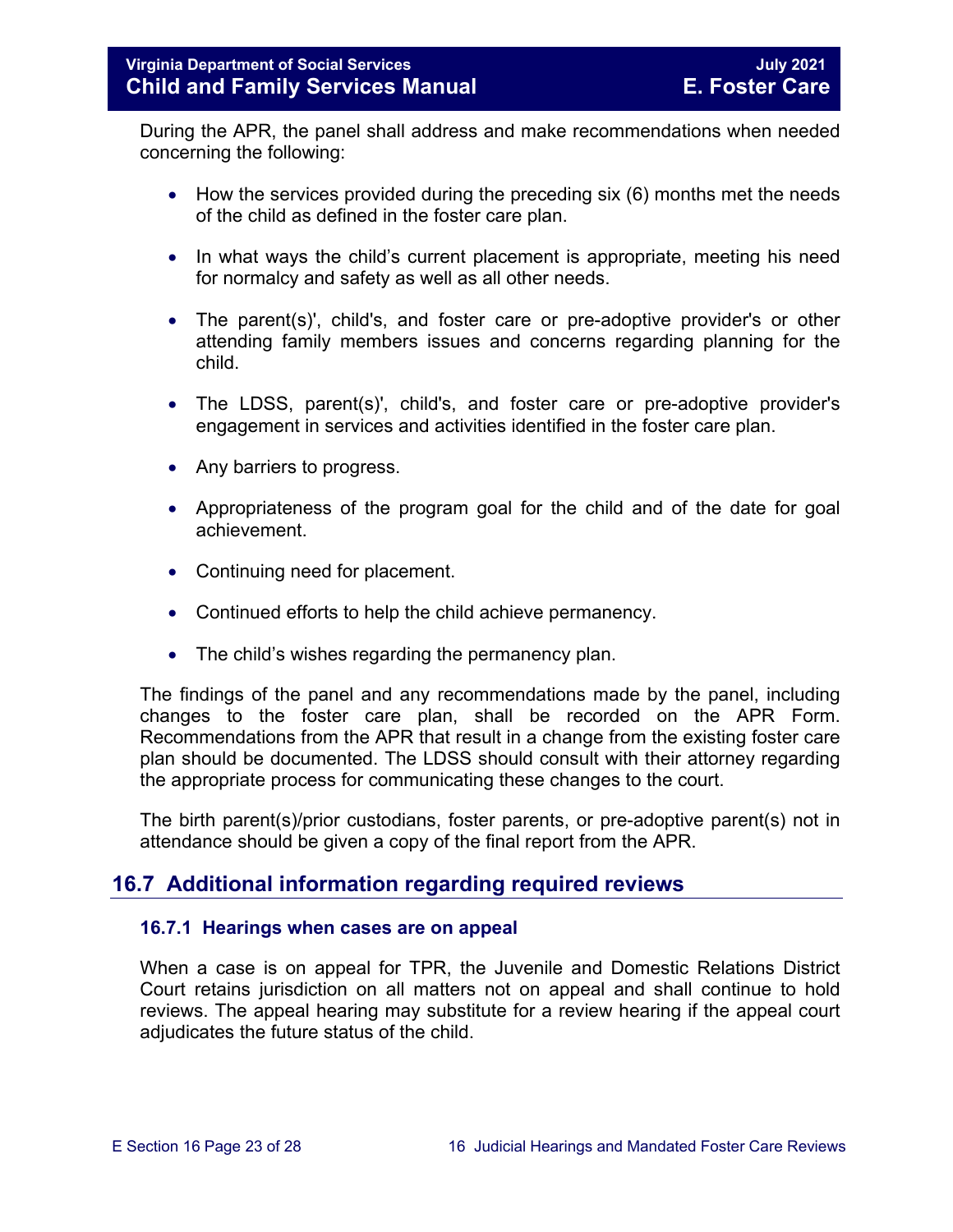#### <span id="page-23-0"></span>**16.7.2 Children committed to the Department of Juvenile Justice**

Children formerly in the custody of the LDSS who have been committed to the Department of Juvenile Justice (DJJ) shall be discharged from foster care and no court hearings or reviews apply.  $(\frac{6}{16.1} - 278.7)$ . The case shall remain open in OASIS with the case type "Former Foster Care-Committed to DJJ" and the service worker shall continue to be involved with case planning and visiting the child monthly. The Court Service Unit's video conference technology may be used to conduct the visit every other month. The Memorandum of Understanding between VDSS and DJJ, as well as the joint guidance, can be found [here.](https://fusion.dss.virginia.gov/dfs/DFS-Home/Foster-Care/Juvenile-Justice) See section [3.9.3](https://fusion.dss.virginia.gov/Portals/%5bdfs%5d/Files/DFS%20Manuals/Foster%20Care%20Manuals/Foster%20Care%20Manual%2007-2020/Final%20Foster%20Care%20Manual%2007-2020/section_3_entering_foster_care.pdf#page=30)  [and 3.9.4](https://fusion.dss.virginia.gov/Portals/%5bdfs%5d/Files/DFS%20Manuals/Foster%20Care%20Manuals/Foster%20Care%20Manual%2007-2020/Final%20Foster%20Care%20Manual%2007-2020/section_3_entering_foster_care.pdf#page=30) for more information regarding youth committed to DJJ custody.

#### <span id="page-23-1"></span>**16.7.3 Foster Care Plan change to Adoption**

At the permanency planning hearing, or at any other hearing that results in the decision to change the child's goal to Adoption, the LDSS may also file a petition to terminate parental rights, along with the foster care plan. For more information on developing the foster care plan when the goal is changed to adoption, see [Section](https://fusion.dss.virginia.gov/Portals/%5bdfs%5d/Files/DFS%20Manuals/Foster%20Care%20Manuals/Foster%20Care%20Manual%2007-2020/Final%20Foster%20Care%20Manual%2007-2020/section_15_developing_service_plan.pdf#page=14)  [15.10.](https://fusion.dss.virginia.gov/Portals/%5bdfs%5d/Files/DFS%20Manuals/Foster%20Care%20Manuals/Foster%20Care%20Manual%2007-2020/Final%20Foster%20Care%20Manual%2007-2020/section_15_developing_service_plan.pdf#page=14)

#### <span id="page-23-2"></span>**16.8 Restoration of parental rights**

#### <span id="page-23-3"></span>**16.8.1 Requirements for a petition**

If the child is in the custody of an LDSS and pre-adoptive parent(s) have not been identified and approved for the child, the child's guardian ad litem or the local board of social services may file a petition to restore the previously terminated parental rights of the child's parent consistent with  $\S$  [16.1-283.2](https://law.lis.virginia.gov/vacode/16.1-283.2/) when all of the following circumstances are established:

- The child is at least 14 years of age.
- The child was previously adjudicated to be an abused or neglected child, child in need of services, child in need of supervision, or a delinquent child.
- The parent's rights were terminated under a final order pursuant to subsection B, C, or D of  $\S$ 16.1-283 at least two years prior to the filing of the petition to restore parental rights.
- The child has not achieved his permanency goal or the permanency goal was achieved and not sustained.
- The child, if he is 14 years of age or older, and the parent whose rights are to be reinstated consent to the restoration of parental rights.

The court may accept a petition involving a child younger than 14 years of age if: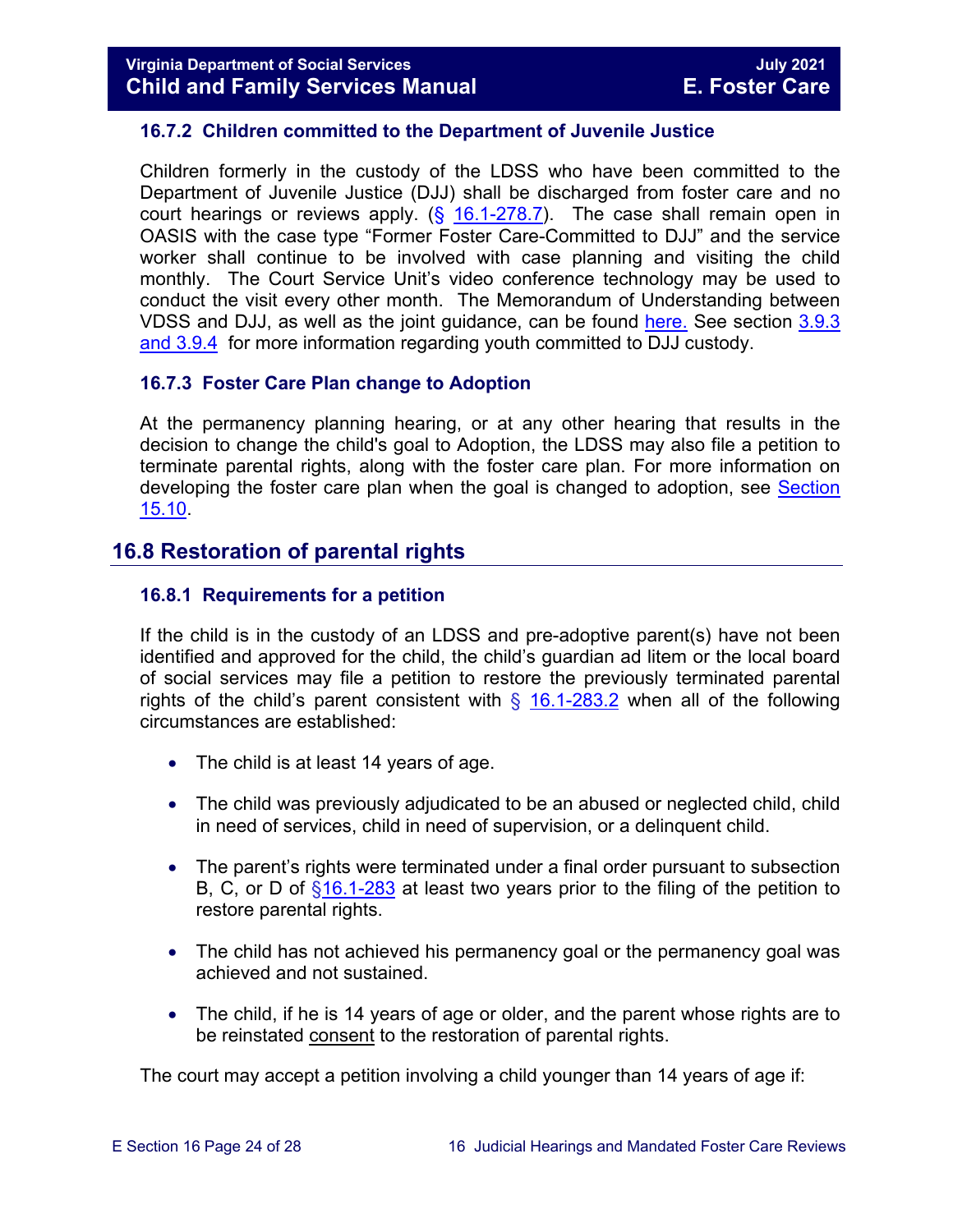- The child is the sibling of a child for whom a petition for restoration of parental rights has been filed and the child who is younger than 14 years of age meets all other criteria for restoration of parental rights set forth in  $\S$  [16.1-283.2](https://law.lis.virginia.gov/vacode/title16.1/chapter11/section16.1-283.2/) of the Code of Virginia; or
- The child's guardian ad litem and the local department jointly file the petition for restoration;
- The court may also accept a petition filed before the expiration of the two-year period following termination of parental rights if the child will turn 18 before the expiration of the two-year period, and the court finds that accepting such a petition is in the best interest of the child.

The court shall set a hearing on the petition and serve notice of the hearing along with a copy of the petition on the former parent of the child whose rights are the subject of the petition, any other parent who maintains legal rights to the child, the child's court appointed special advocate (if one has been appointed), and either the guardian ad litem or the local board of social services, whichever is not the petitioner.

#### <span id="page-24-0"></span>**16.8.2 Placement plan**

Within 60 days of the filing of the petition for restoration of parental rights, and prior to the entry of an order, pursuant to [16.1-283.2 D,](https://law.lis.virginia.gov/vacode/title16.1/chapter11/section16.1-283.2/) the LDSS shall develop a placement plan for the child to include the following:

- Descriptions of the programs, services, and other supports that will be offered to the child and the former parent with whom the child is to be placed.
- Requirements for parental participation in programs, supports and services when the child is placed.
- Conduct expectations of the child's former parent with whom the child has been placed.

#### <span id="page-24-1"></span>**16.8.3 Hearing of the petition**

At the hearing the court may find upon clear and convincing evidence that:

• The parent is willing and able to:

o Receive and care for the child.

o Have a positive, continuous relationship with the child.

oProvide a permanent suitable home for the child.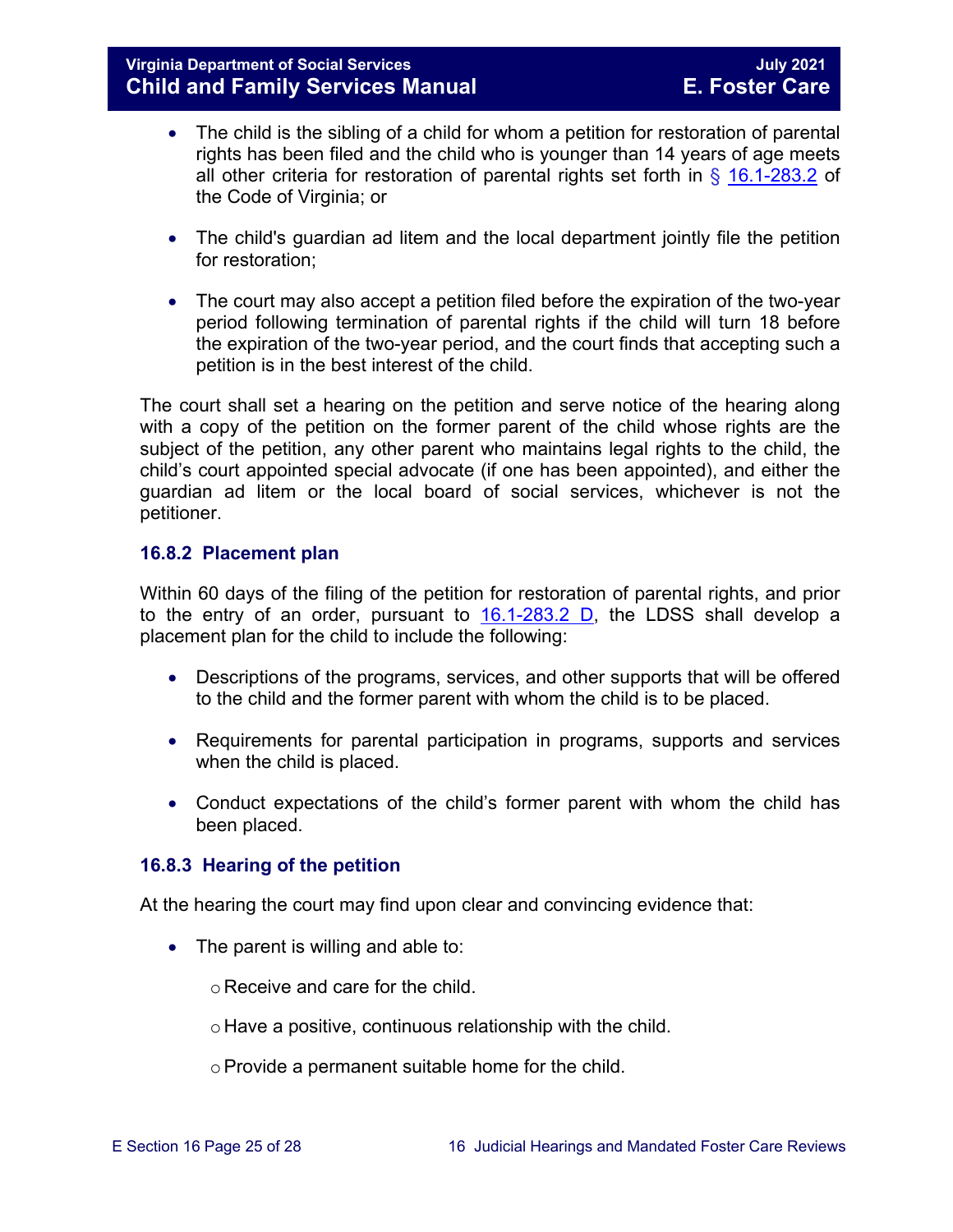o Protect the child from abuse and neglect.

The court may enter an order allowing the LDSS to place the child with the former parent whose rights have been terminated subject to the placement plan and LDSS visitation.

#### <span id="page-25-0"></span>**16.8.4 Supervision of the placement**

Once the court has given approval for the child or youth to be placed with his former parent, the director of the LDSS shall cause the child to be visited at least three (3) times within the six month period immediately following the placement of the child or youth in the former parent's home. Visitation shall be no less than 90 days between the first and last visit and at least one of the visits shall be conducted in the home of the former parent.

The purpose of this visitation shall be the following:

- Evaluate the suitability of the placement for the child or youth.
- Progress of the former parent toward remedying the factors and conditions that led to or required the continuation of the child's foster care placement.
- Evaluate the suitability and progress of the parent and the child in programs, services or supports as defined in the placement plan.

#### <span id="page-25-1"></span>**16.8.5 Report of visitation**

At the conclusion of the required visitation with the child or youth and the former parent, the LDSS Director shall make a written Report of Visitation and submit it to the court.

The components of the written report of visitation shall address those issues identified in  $16.9.4$  which include but are not limited to:

- The suitability of the placement for the child or youth.
- The progress of the former parent toward remedying the factors and conditions that led to or required the continuation of the child's foster care placement.
- Evaluation of the compliance with programs, services or supports as defined in the placement plan for the parent and the child.

#### <span id="page-25-2"></span>**16.8.6 Hearing for restoration of parental rights**

Once the court has received the report of visitation, a hearing date shall be scheduled for the restoration of parental rights with notice of the hearing and a copy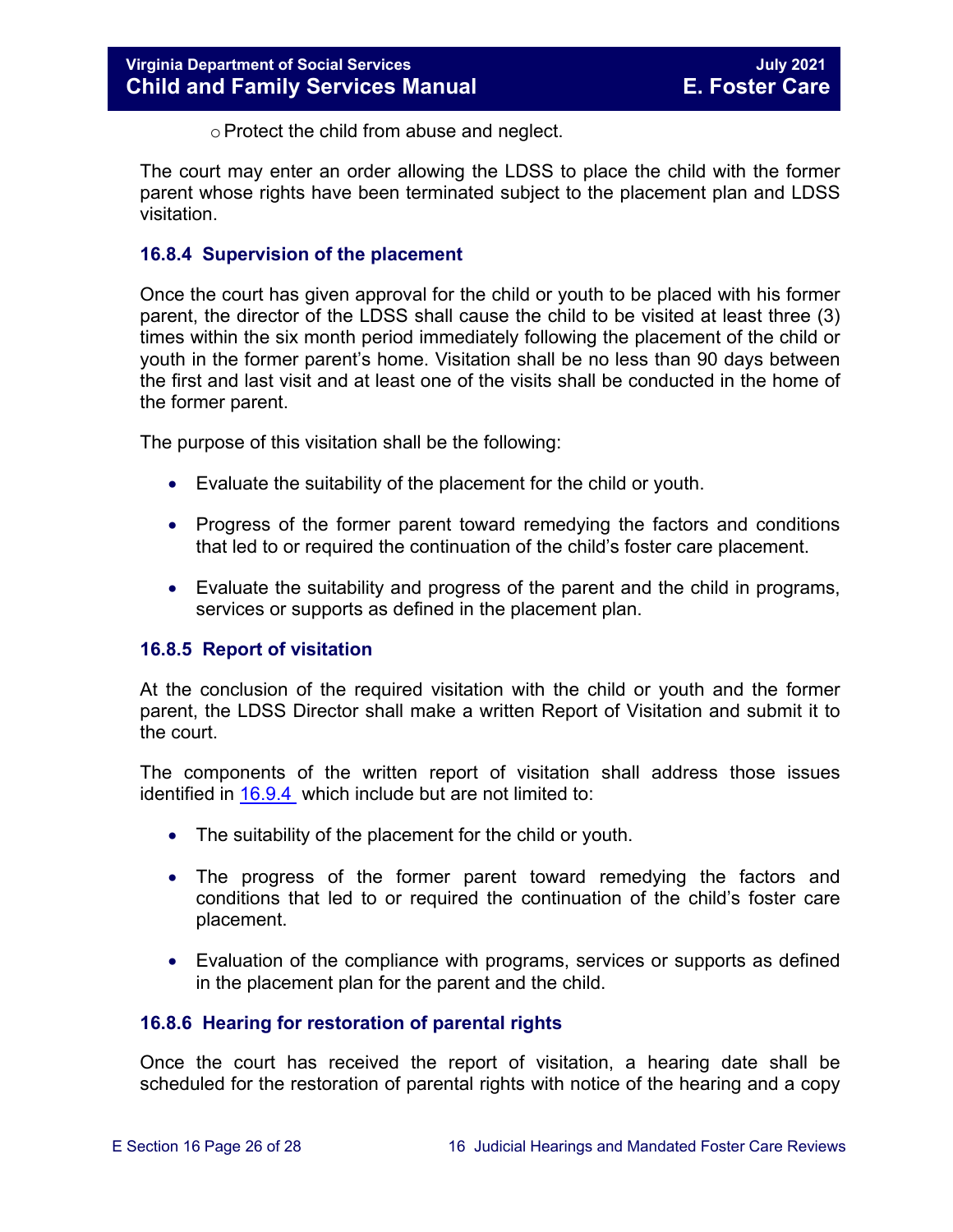of the report provided to the former parent of the child whose rights are the subject of the petition, any other parent who retains legal rights to the child, the child's court appointed special advocate (if appointed) and the child's guardian ad litem. At this hearing, the judge shall consider the following:

- Whether the parent whose rights are to be reinstated agrees to the reinstatement of parental rights.
- That the parent whose rights are to be reinstated has substantially remedied the conditions that lead to or required continuation of the child's foster care placement.
- The age and maturity of the child and if age 14 years or older, if the child consents to the restoration of parental rights.
- If the child is younger than 14 years old, the child's preference in regard to the restoration of parental rights.
- If the restoration of parental rights will present a risk to the child's life, health, or development.
- Evaluate how the restoration of parental rights will affect benefits to the child.
- Other material changes in circumstances, if any, that would impact the restoration of parental rights.

Upon hearing clear and convincing evidence that the restoration of parental rights is in the best interest of the child, the court shall restore the parental rights of the former parent to the child placed in the home.

#### <span id="page-26-0"></span>**16.8.7 Other stipulations for the restoration of parental rights**

At any time prior to the hearing on the restoration of parental rights, the court may revoke its order permitting the placement of the child with the former parent on its own motion, or on the motion of the child's guardian ad litem, or the LDSS.

A petition for restoration of parental rights filed while the child is younger than 18 years of age shall not become invalid because the child reaches 18 years of age prior to the entry of an order restoring parental rights. Any order entered after a child reaches 18 years of age, where the petition was filed prior to the child turning 18 years of age, shall have the same effect of if the child was under the age of 18 years when the order was filed.

The granting of the petition for restoration of parental rights does not vacate the findings of fact or conclusions of law contained in the original order that terminated the rights of the child's parent.